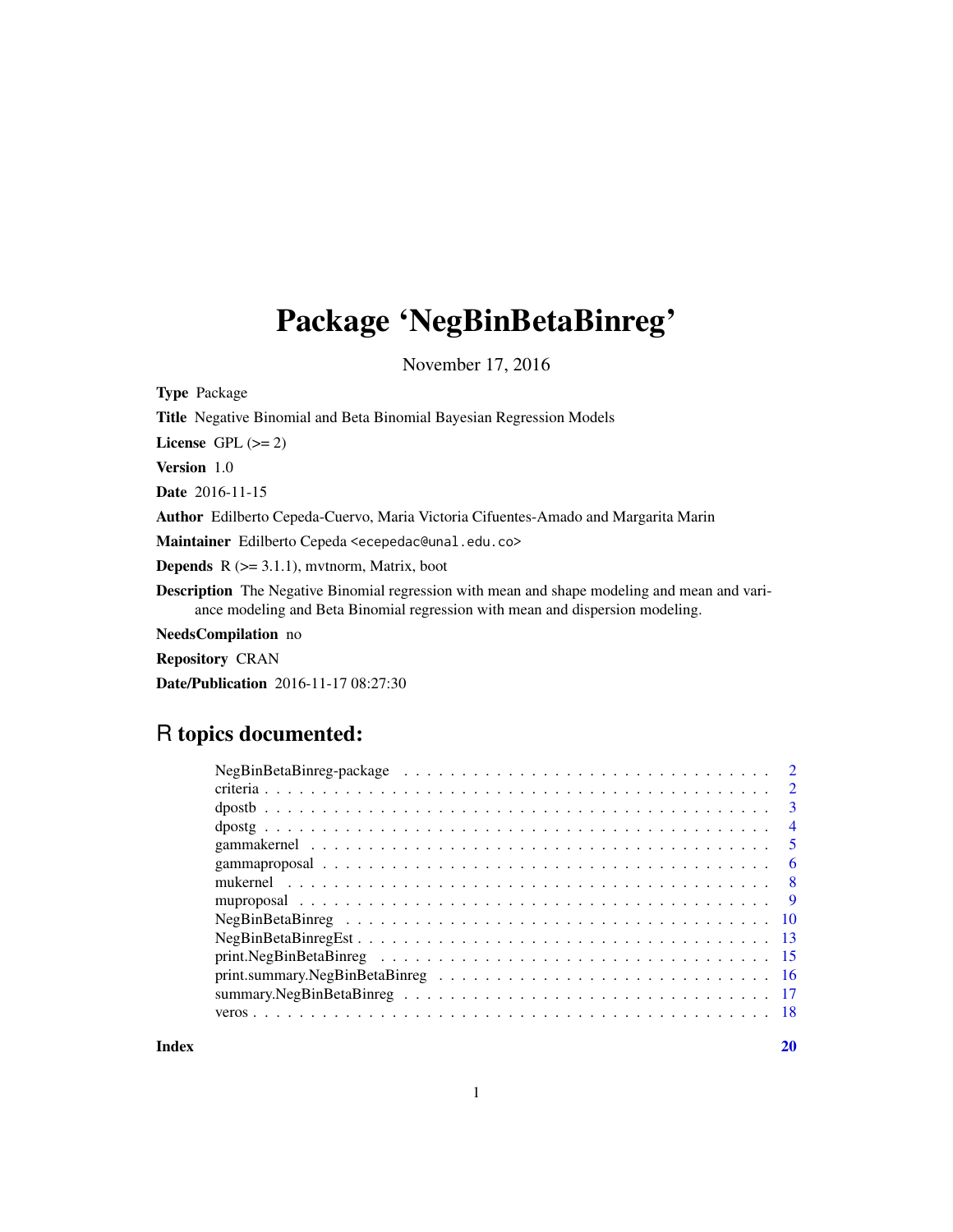<span id="page-1-0"></span>NegBinBetaBinreg-package

*NegBinBetaBinreg*

## Description

Function to estimate a Negative Binomial regression models with mean and shape (or variance) regression structures, and Beta Binomial regression with mean and dispersion regression structures.

## Details

| Package:  | NegBinBetaBinreg |
|-----------|------------------|
| Type:     | Package          |
| Version:  | 1.0              |
| Date:     | 2016-10-8        |
| License:  | $GPL-2$          |
| LazyLoad: | yes              |

#### Author(s)

Edilberto Cepeda-Cuervo <ecepedac@unal.edu.co>, Maria Victoria Cifuentes-Amado <mvcifuentesa@unal.edu.co>, Margarita Marin <mmarinj@unal.edu.co>

criteria *criteria for comparison the Bayesian Negative Binomial regression models with mean and shape (or variance) regression structures, and Beta Binomial regression with mean and dispersion regression structures.*

## Description

Performs the comparison criterias for the Bayesian Negative Binomial regression models with mean and shape (or variance) regression structures, and Beta Binomial regression with mean and dispersion regression structures.

## Usage

criteria(objeto)

#### Arguments

objeto object of class NegBinBetaBinreg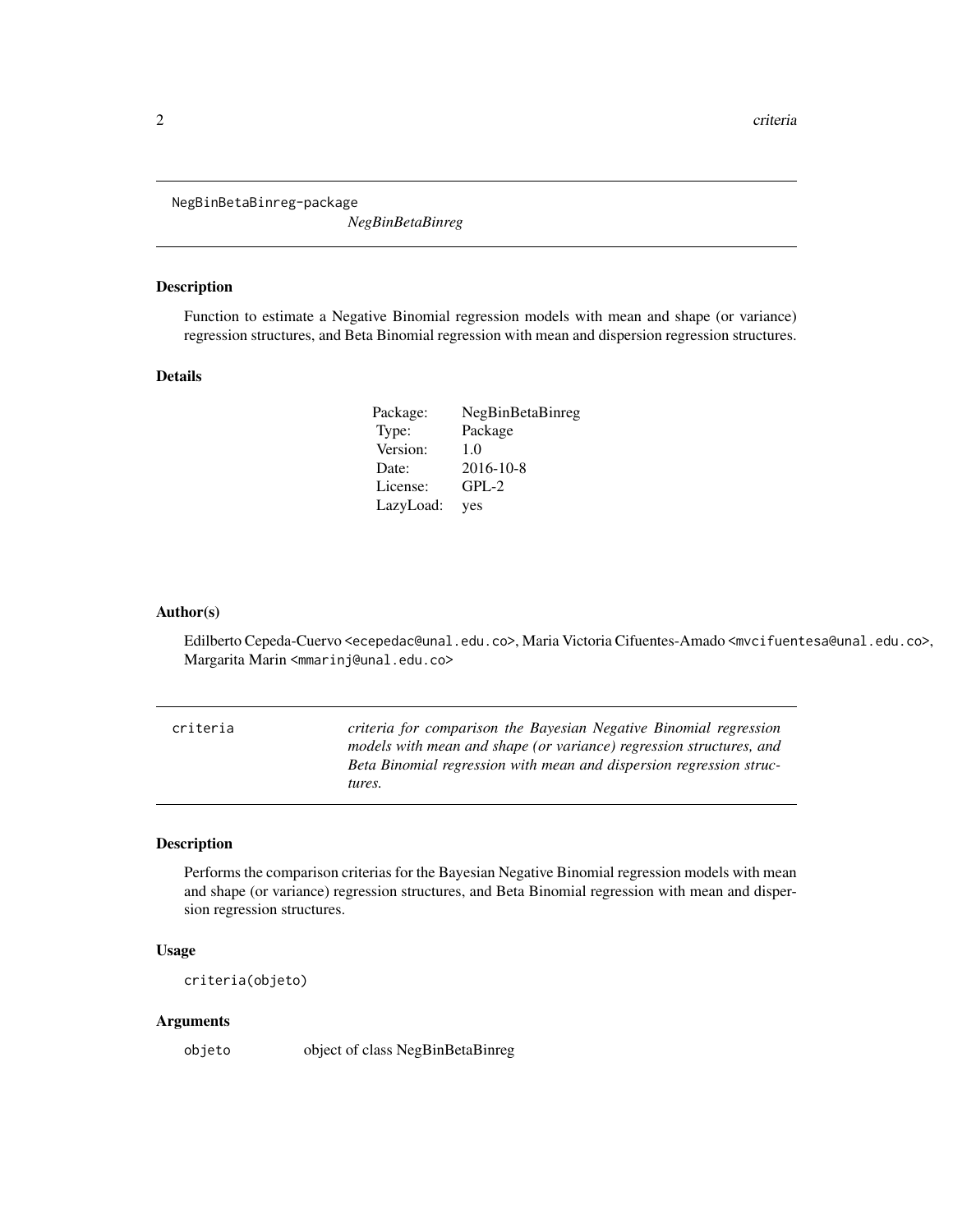#### <span id="page-2-0"></span>dpostb 3

## Details

This function calculate the information criteria for a Bayesian Negative Binomial regression with mean and shape modeling and mean and variance modeling and Beta Binomial regression with mean and dispersion modeling.

## Value

| AIC  | the AiC criteria |
|------|------------------|
| BTC. | the BIC criteria |

## Author(s)

Edilberto Cepeda-Cuervo <ecepedac@unal.edu.co>, Maria Victoria Cifuentes-Amado <mvcifuentesa@unal.edu.co>, Margarita Marin <mmarinj@unal.edu.co>

dpostb *Posterior value of beta*

## Description

Propose a value for posterior distribution of the beta parameter

## Usage

dpostb(y,x,z,betas,gammas,bpri,Bpri,model,m)

## Arguments

| y        | object of class matrix, with the dependent variable                                                                                                                                                                      |
|----------|--------------------------------------------------------------------------------------------------------------------------------------------------------------------------------------------------------------------------|
| $\times$ | object of class matrix, with the variables for modelling the mean                                                                                                                                                        |
| z        | object of class matrix, with the variables for modelling the variance                                                                                                                                                    |
| betas    | a vector with the previous proposal beta parameters                                                                                                                                                                      |
| gammas   | a vector with the previous proposal gamma parameters                                                                                                                                                                     |
| bpri     | a vector with the initial values of beta                                                                                                                                                                                 |
| Bpri     | a matrix with the initial values of the variance of beta                                                                                                                                                                 |
| model    | it indicates the model that will be used. By default, is the Beta Binomial model<br>(BB), but it could also be the Negative Binomial with mean and shape (NB1) or<br>the Negative Binomial with mean and variance (NB2). |
| m        | It is positive integer that In the Beta Binomial model indicates the number of<br>trials. By default, is the number of data                                                                                              |

## Details

Generate a proposal for the beta parameter according to the model proposed by Cepeda and Gamerman(2005).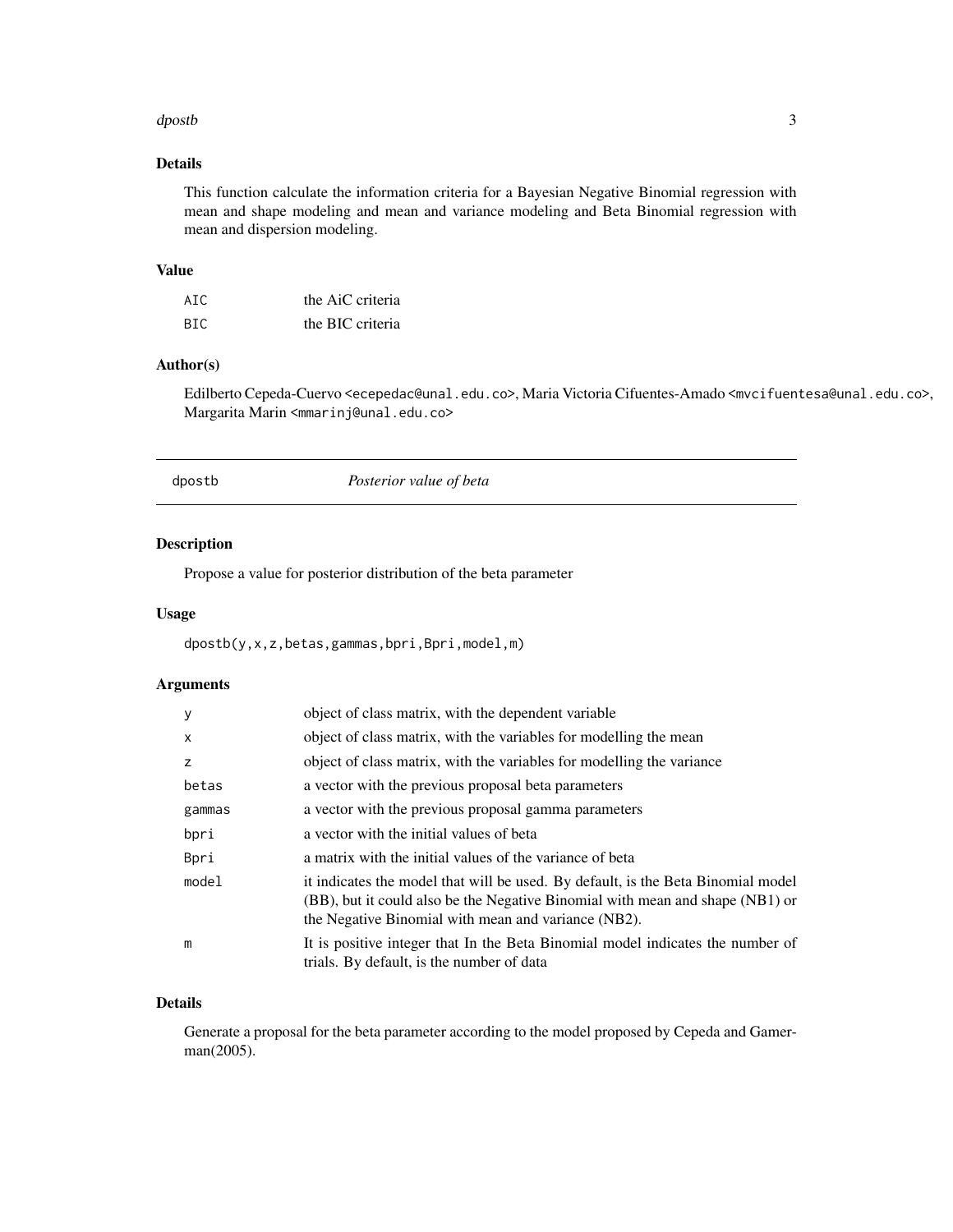<span id="page-3-0"></span>4 dpostg

## Value

value a matrix with the proposal for beta

## Author(s)

Edilberto Cepeda-Cuervo <ecepedac@unal.edu.co>, Maria Victoria Cifuentes-Amado <mvcifuentesa@unal.edu.co>, Margarita Marin <mmarinj@unal.edu.co>

## References

1. Cepeda C. E. (2001). Modelagem da variabilidade em modelos lineares generalizados. Unpublished Ph.D. tesis. Instituto de Matematicas. Universidade Federal do Rio do Janeiro. //http://www.docentes.unal.edu.co/ecep http://www.bdigital.unal.edu.co/9394/. 2.Cepeda, E. C. and Gamerman D. (2005). Bayesian Methodology for modeling parameters in the two-parameter exponential family. Estadistica 57, 93 105. // 3.Cepeda, E. and Garrido, L. (2011). Bayesian beta regression models: joint mean and precision modeling. Universidad Nacional // 4.Cepeda, E. and Migon, H. and Garrido, L. and Achcar, J. (2012) Generalized Linear models with random effects in the two parameter exponential family. Journal of Statistical Computation and Simulation. 1, 1 13. // 5.Cepeda-Cuervo, E. and Cifuentes-Amado, V. (2016) Double generalized beta-binomial and negative binomial regression. To appear.

dpostg *Posterior value of gamma*

## **Description**

Propose a value for posterior distribution of the gamma parameter

#### Usage

dpostg(y,x,z,betas,gammas,gpri,Gpri,model,m)

| y      | object of class matrix, with the dependent variable                                                                                                                                                                      |
|--------|--------------------------------------------------------------------------------------------------------------------------------------------------------------------------------------------------------------------------|
| X      | object of class matrix, with the variables for modelling the mean                                                                                                                                                        |
| z      | object of class matrix, with the variables for modelling the variance                                                                                                                                                    |
| betas  | a vector with the previous proposal beta parameters                                                                                                                                                                      |
| gammas | a vector with the previous proposal gamma parameters                                                                                                                                                                     |
| gpri   | a vector with the initial values of gamma                                                                                                                                                                                |
| Gpri   | a matrix with the initial values of the variance of gamma                                                                                                                                                                |
| model  | it indicates the model that will be used. By default, is the Beta Binomial model<br>(BB), but it could also be the Negative Binomial with mean and shape (NB1) or<br>the Negative Binomial with mean and variance (NB2). |
| m      | It is positive integer that In the Beta Binomial model indicates the number of<br>trials. By default, is the number of data                                                                                              |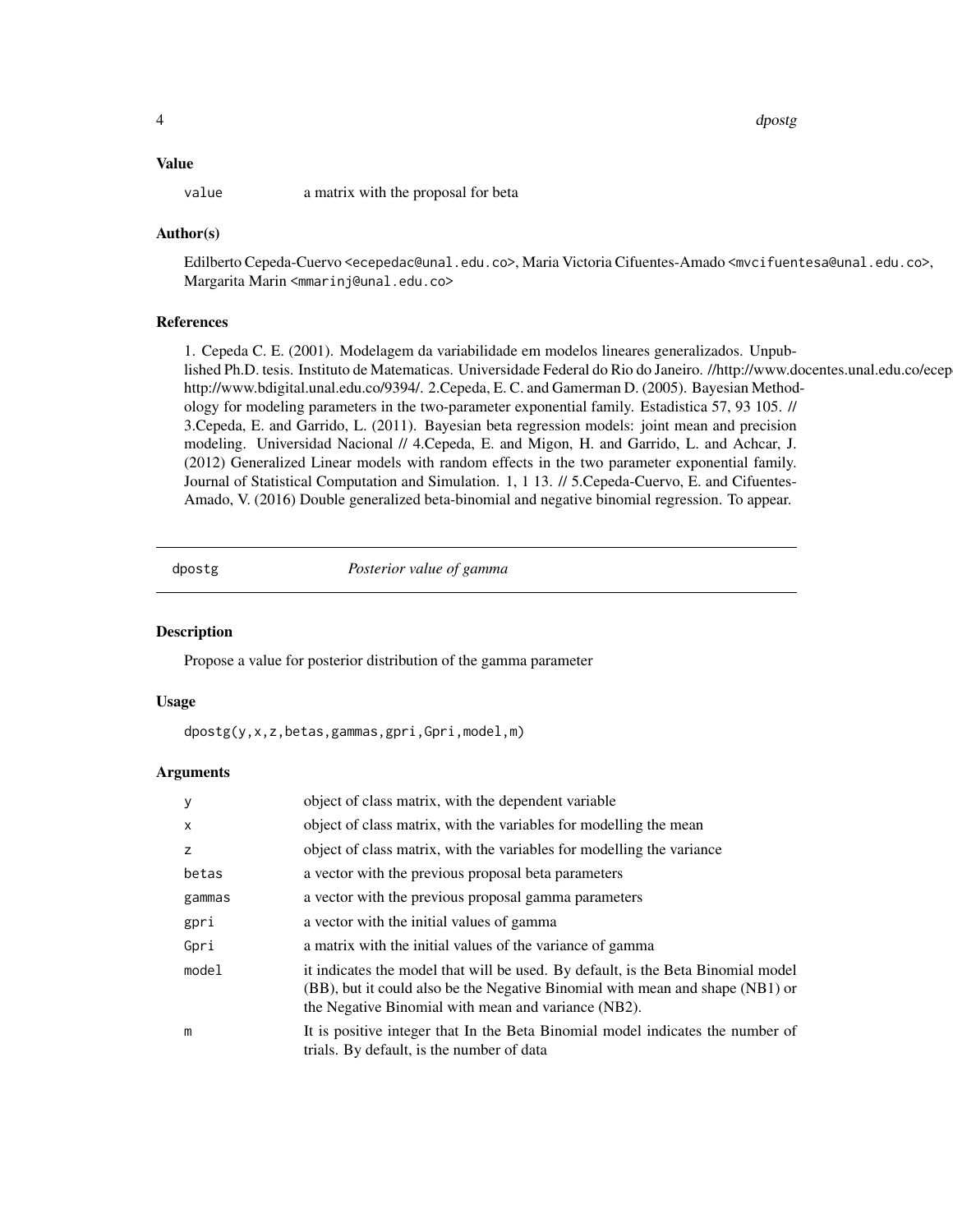## <span id="page-4-0"></span>gammakernel 5

#### Details

Generate a proposal for the beta parameter according to the model proposed by Cepeda(2001) and Cepeda and Gamerman(2005).

#### Value

value a integer with the value of the posterior density for gamma

## Author(s)

Edilberto Cepeda-Cuervo <ecepedac@unal.edu.co>, Maria Victoria Cifuentes-Amado <mvcifuentesa@unal.edu.co>, Margarita Marin <mmarinj@unal.edu.co>

## References

1. Cepeda C. E. (2001). Modelagem da variabilidade em modelos lineares generalizados. Unpublished Ph.D. tesis. Instituto de Matematicas. Universidade Federal do Rio do Janeiro. //http://www.docentes.unal.edu.co/ecep http://www.bdigital.unal.edu.co/9394/. 2.Cepeda, E. C. and Gamerman D. (2005). Bayesian Methodology for modeling parameters in the two-parameter exponential family. Estadistica 57, 93 105. // 3.Cepeda, E. and Garrido, L. (2011). Bayesian beta regression models: joint mean and precision modeling. Universidad Nacional // 4.Cepeda, E. and Migon, H. and Garrido, L. and Achcar, J. (2012) Generalized Linear models with random effects in the two parameter exponential family. Journal of Statistical Computation and Simulation. 1, 1 13. // 5.Cepeda-Cuervo, E. and Cifuentes-Amado, V. (2016) Double generalized beta-binomial and negative binomial regression. To appear.

| gammakernel | the probability of a gamma parameter from the probability density fun- |
|-------------|------------------------------------------------------------------------|
|             | cion defined by old parameters                                         |

#### **Description**

evaluate the probability of a gamma parameter from the probability density function defined by old parameters

#### Usage

```
gammakernel(y, x, z,betas.ini,gammas.now,gammas.old,gpri,Gpri,model,m,ni)
```

| У          | object of class matrix, with the dependent variable                                  |
|------------|--------------------------------------------------------------------------------------|
| X          | object of class matrix, with the variables for modelling the mean                    |
| Z.         | object of class matrix, with the variables for modelling the variance                |
| betas.ini  | a vector with the beta that define the old p.d.f                                     |
| gammas.now | a vector with the gamma parameter - new parameters - to evaluate in the old<br>p.d.f |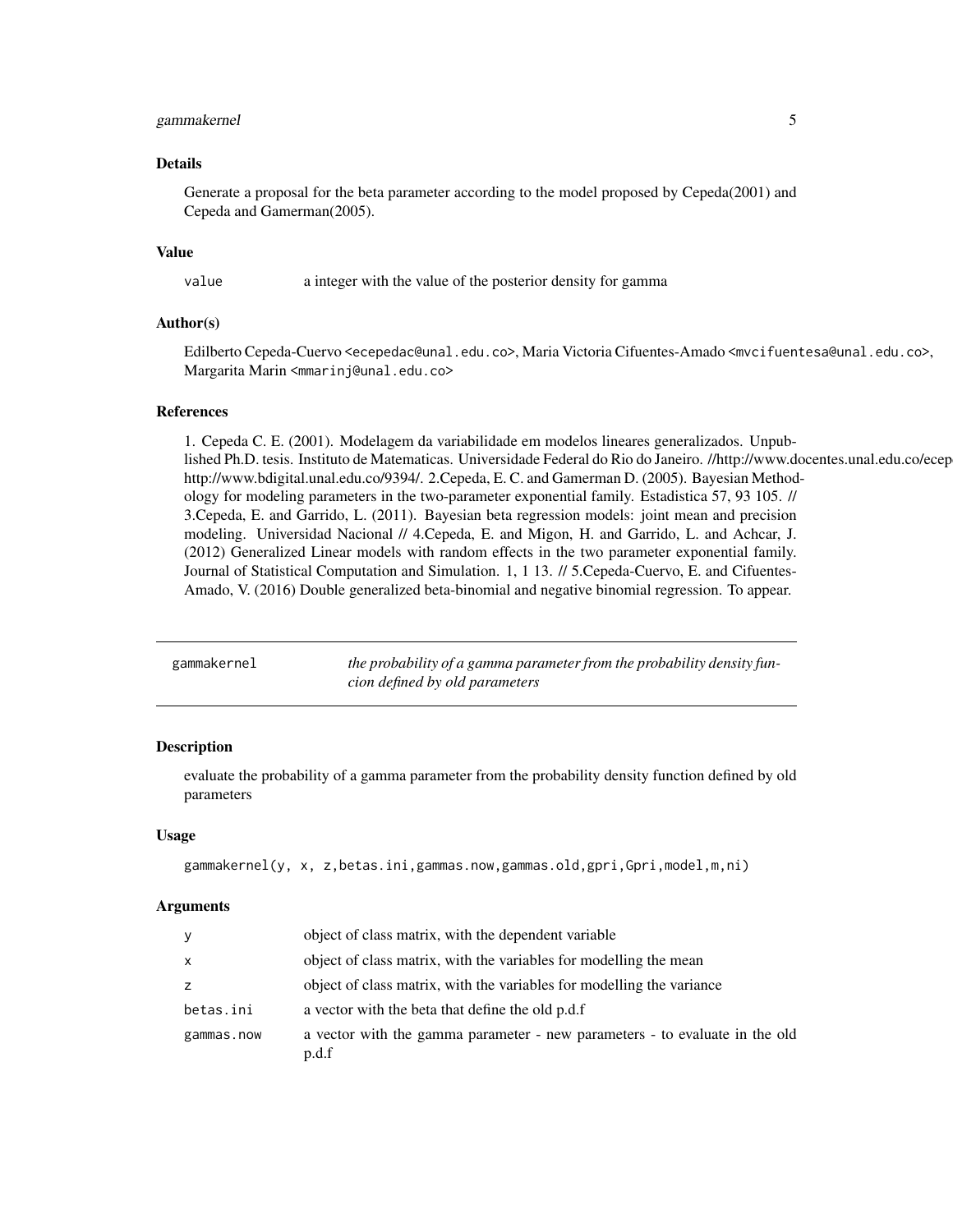<span id="page-5-0"></span>

| gammas.old | a vector with the gamma that define the old p.d.f                                                                                                                                                                        |
|------------|--------------------------------------------------------------------------------------------------------------------------------------------------------------------------------------------------------------------------|
| gpri       | a vector with the initial values of gamma                                                                                                                                                                                |
| Gpri       | a matrix with the initial values of the variance of gamma                                                                                                                                                                |
| model      | it indicates the model that will be used. By default, is the Beta Binomial model<br>(BB), but it could also be the Negative Binomial with mean and shape (NB1) or<br>the Negative Binomial with mean and variance (NB2). |
| m          | It is positive integer that In the Beta Binomial model indicates the number of<br>trials. By default, is the number of data                                                                                              |
| ni         | It is a vector of positive integer that In the Beta Binomial model indicates the<br>number of trials to each individual. By default, is a vector of m                                                                    |

#### Details

Evaluate the probability of a gamma parameter from the probability density function defined by old parameters, according with the model proposed by Cepeda(2001) and Cepeda and Gamerman(2005).

#### Value

value a vector with the probability for the gamma parameter from the probability density function defined by old parameters

## Author(s)

Edilberto Cepeda-Cuervo <ecepedac@unal.edu.co>, Maria Victoria Cifuentes-Amado <mvcifuentesa@unal.edu.co>, Margarita Marin <mmarinj@unal.edu.co>

#### References

1. Cepeda C. E. (2001). Modelagem da variabilidade em modelos lineares generalizados. Unpublished Ph.D. tesis. Instituto de Matematicas. Universidade Federal do Rio do Janeiro. //http://www.docentes.unal.edu.co/ecep http://www.bdigital.unal.edu.co/9394/. 2.Cepeda, E. C. and Gamerman D. (2005). Bayesian Methodology for modeling parameters in the two-parameter exponential family. Estadistica 57, 93 105. // 3.Cepeda, E. and Garrido, L. (2011). Bayesian beta regression models: joint mean and precision modeling. Universidad Nacional // 4.Cepeda, E. and Migon, H. and Garrido, L. and Achcar, J. (2012) Generalized Linear models with random effects in the two parameter exponential family. Journal of Statistical Computation and Simulation. 1, 1 13. // 5.Cepeda-Cuervo, E. and Cifuentes-Amado, V. (2016) Double generalized beta-binomial and negative binomial regression. To appear.

gammaproposal *A proposal for gamma parameter*

## **Description**

Propose a value for the gamma parameter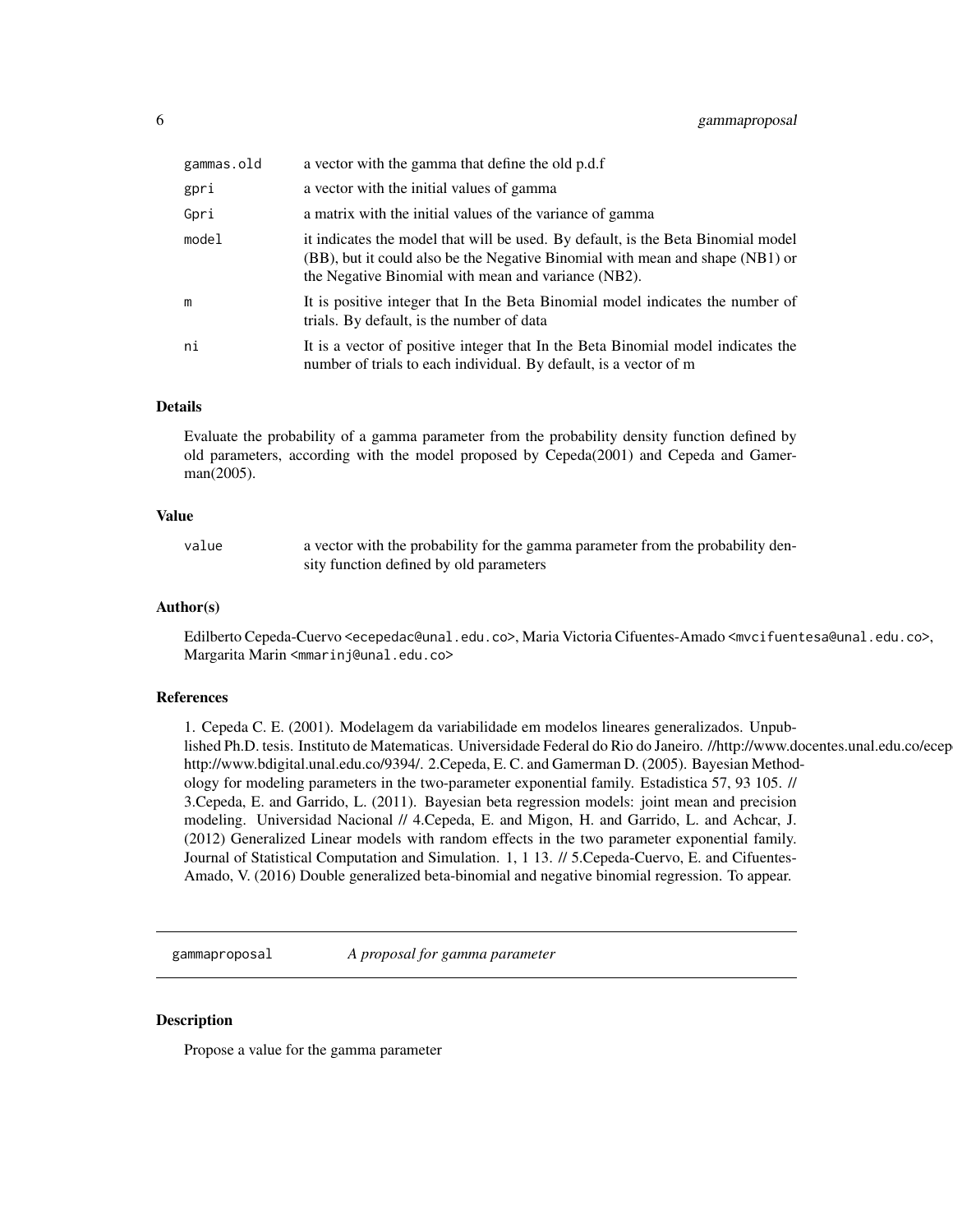## gammaproposal 7

#### Usage

gammaproposal(y, x, z, betas.ini,gammas.ini,gpri,Gpri,model,m,ni)

#### Arguments

| У          | object of class matrix, with the dependent variable                                                                                                                                                                      |
|------------|--------------------------------------------------------------------------------------------------------------------------------------------------------------------------------------------------------------------------|
| $\times$   | object of class matrix, with the variables for modelling the mean                                                                                                                                                        |
| z          | object of class matrix, with the variables for modelling the variance                                                                                                                                                    |
| betas.ini  | a vector with the previous proposal beta parameters                                                                                                                                                                      |
| gammas.ini | a vector with the previous proposal gamma parameters                                                                                                                                                                     |
| gpri       | a vector with the initial values of gamma                                                                                                                                                                                |
| Gpri       | a matrix with the initial values of the variance of gamma                                                                                                                                                                |
| model      | it indicates the model that will be used. By default, is the Beta Binomial model<br>(BB), but it could also be the Negative Binomial with mean and shape (NB1) or<br>the Negative Binomial with mean and variance (NB2). |
| m          | It is positive integer that In the Beta Binomial model indicates the number of<br>trials. By default, is the number of data                                                                                              |
| ni         | It is a vector of positive integer that In the Beta Binomial model indicates the<br>number of trials to each individual. By default, is a vector of m                                                                    |

## Details

Generate a proposal for the gamma parameter according to the model proposed by Cepeda(2001) and Cepeda and Gamerman(2005).

#### Value

value a number with the proposal for the gamma parameter

## Author(s)

Edilberto Cepeda-Cuervo <ecepedac@unal.edu.co>, Maria Victoria Cifuentes-Amado <mvcifuentesa@unal.edu.co>, Margarita Marin <mmarinj@unal.edu.co>

## References

1. Cepeda C. E. (2001). Modelagem da variabilidade em modelos lineares generalizados. Unpublished Ph.D. tesis. Instituto de Matematicas. Universidade Federal do Rio do Janeiro. //http://www.docentes.unal.edu.co/ecep http://www.bdigital.unal.edu.co/9394/. 2.Cepeda, E. C. and Gamerman D. (2005). Bayesian Methodology for modeling parameters in the two-parameter exponential family. Estadistica 57, 93 105. // 3.Cepeda, E. and Garrido, L. (2011). Bayesian beta regression models: joint mean and precision modeling. Universidad Nacional // 4.Cepeda, E. and Migon, H. and Garrido, L. and Achcar, J. (2012) Generalized Linear models with random effects in the two parameter exponential family. Journal of Statistical Computation and Simulation. 1, 1 13. // 5.Cepeda-Cuervo, E. and Cifuentes-Amado, V. (2016) Double generalized beta-binomial and negative binomial regression. To appear.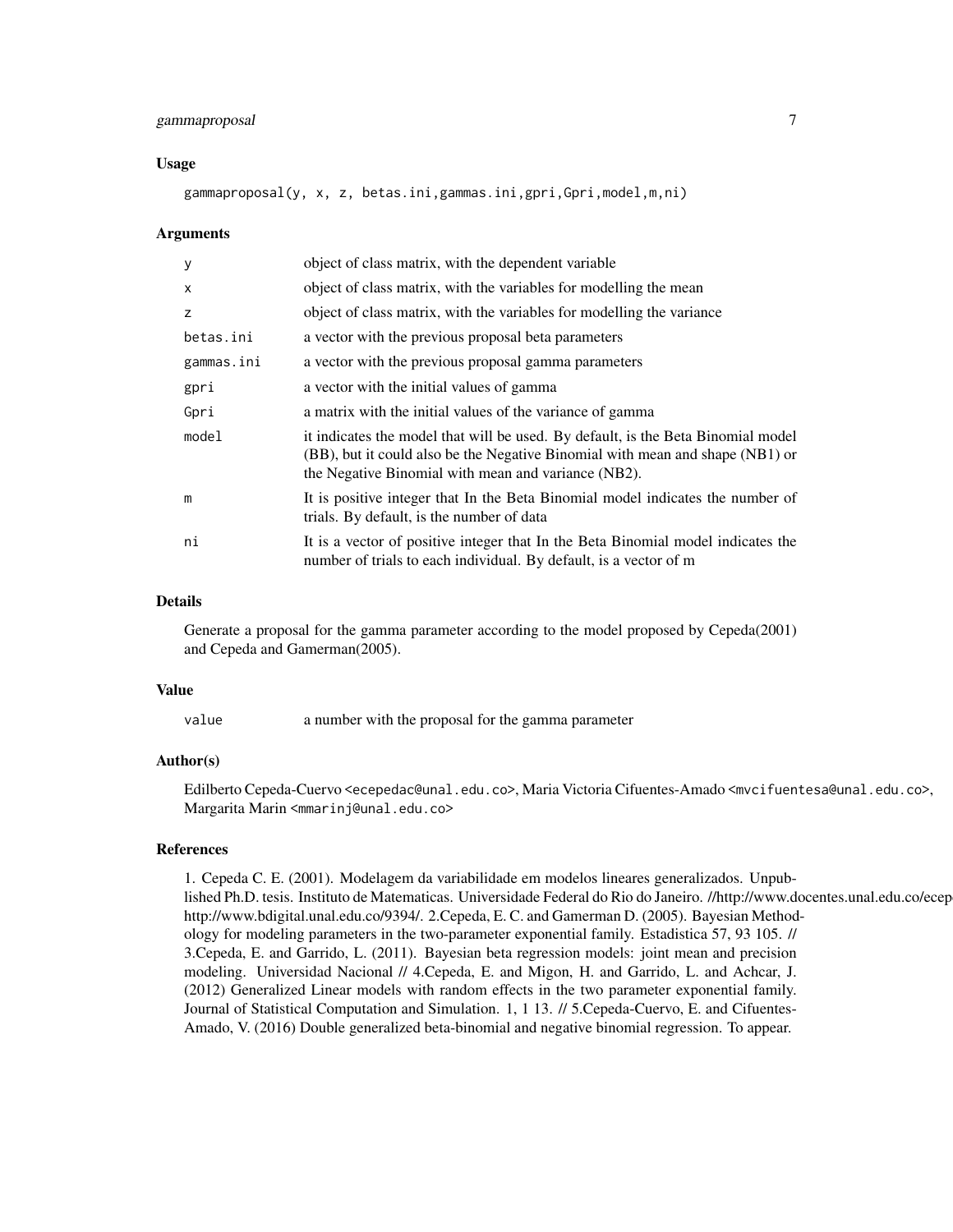<span id="page-7-0"></span>

## Description

evaluate the probability of a beta parameter from the probability density function defined by old parameters

## Usage

```
mukernel(y, x, z, betas.now,betas.old,gammas.ini,bpri,Bpri,model,m,ni)
```
## Arguments

| У          | object of class matrix or vector, with the dependent variable.                                                                                                                                                           |
|------------|--------------------------------------------------------------------------------------------------------------------------------------------------------------------------------------------------------------------------|
| X          | object of class matrix, with the variables for modelling the mean.                                                                                                                                                       |
| z          | object of class matrix, with the variables for modelling the shape, variance or<br>dispersion.                                                                                                                           |
| betas.now  | a vector with the beta parameter, new parameter, to evaluate in the old p.d.f                                                                                                                                            |
| betas.old  | a vector with the beta that define the old p.d.f                                                                                                                                                                         |
| gammas.ini | a vector with the gamma that define the old p.d.f                                                                                                                                                                        |
| bpri       | a vector with the prior values of beta.                                                                                                                                                                                  |
| Bpri       | a matrix with the prior values of the variance of beta.                                                                                                                                                                  |
| model      | it indicates the model that will be used. By default, is the Beta Binomial model<br>(BB), but it could also be the Negative Binomial with mean and shape (NB1) or<br>the Negative Binomial with mean and variance (NB2). |
| m          | It is positive integer that In the Beta Binomial model indicates the number of<br>trials. By default, is the number of data                                                                                              |
| ni         | It is a vector of positive integer that In the Beta Binomial model indicates the<br>number of trials to each individual. By default, is a vector of m                                                                    |

## Details

Evaluate the probability of a beta parameter from the probability density function defined by old parameters, according with the model proposed by Cepeda(2001) and Cepeda and Gamerman(2005).

## Value

value a matrix with the probability for the beta parameter from the probability density function defined by old parameters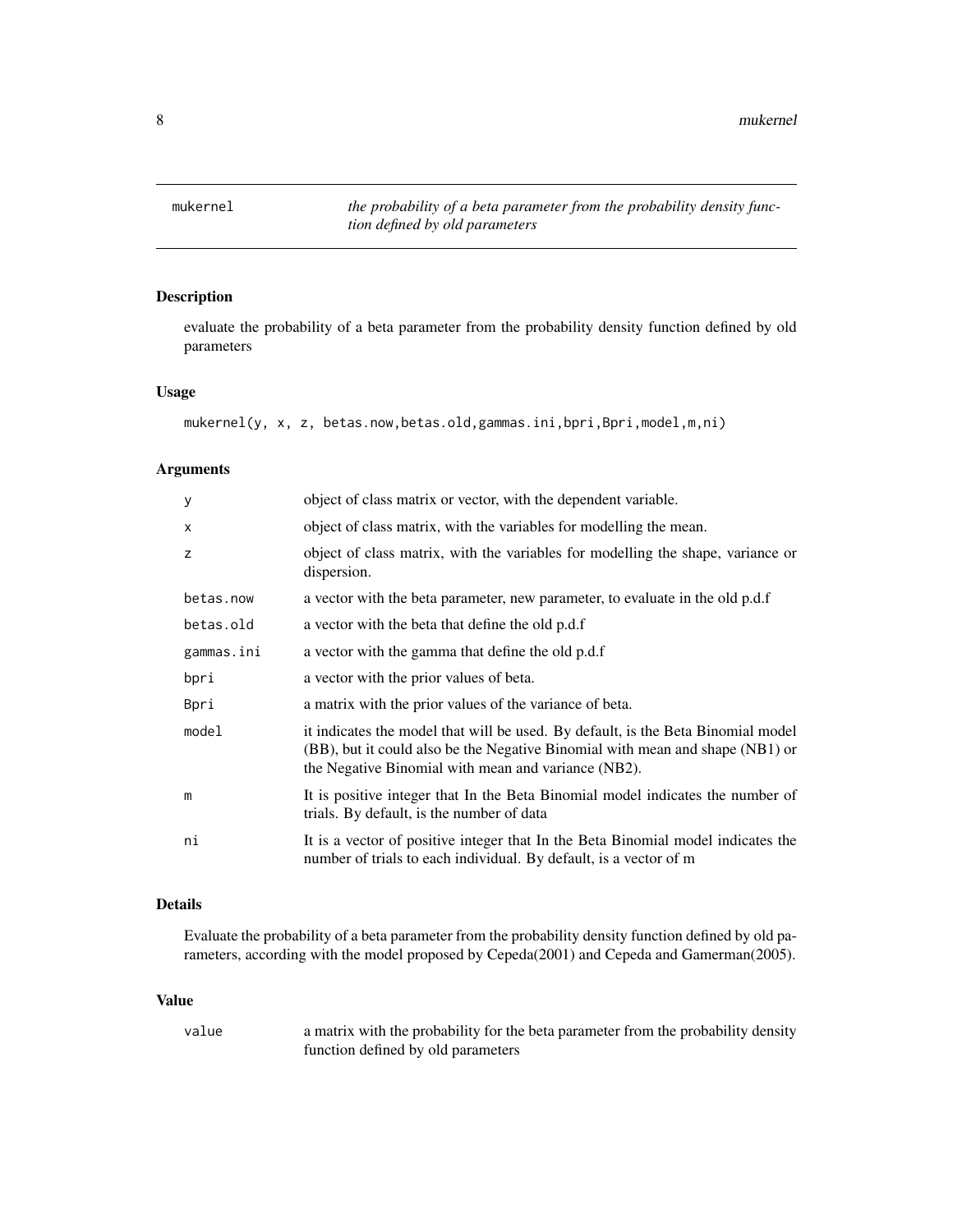## <span id="page-8-0"></span>muproposal 9

#### Author(s)

Edilberto Cepeda-Cuervo <ecepedac@unal.edu.co>, Maria Victoria Cifuentes-Amado <mvcifuentesa@unal.edu.co>, Margarita Marin <mmarinj@unal.edu.co>

## References

1. Cepeda C. E. (2001). Modelagem da variabilidade em modelos lineares generalizados. Unpublished Ph.D. tesis. Instituto de Matematicas. Universidade Federal do Rio do Janeiro. //http://www.docentes.unal.edu.co/ecep http://www.bdigital.unal.edu.co/9394/. 2.Cepeda, E. C. and Gamerman D. (2005). Bayesian Methodology for modeling parameters in the two-parameter exponential family. Estadistica 57, 93 105. // 3.Cepeda, E. and Garrido, L. (2011). Bayesian beta regression models: joint mean and precision modeling. Universidad Nacional // 4.Cepeda, E. and Migon, H. and Garrido, L. and Achcar, J. (2012) Generalized Linear models with random effects in the two parameter exponential family. Journal of Statistical Computation and Simulation. 1, 1 13. // 5.Cepeda-Cuervo, E. and Cifuentes-Amado, V. (2016) Double generalized beta-binomial and negative binomial regression. To appear.

muproposal *A proposal for beta parameter*

## Description

Propose a value for the beta parameter

#### Usage

muproposal(y, x, z, betas.ini,gammas.ini,bpri,Bpri,model,m,ni)

| У          | object of class matrix or vector, with the dependent variable.                                                                                                                                                           |
|------------|--------------------------------------------------------------------------------------------------------------------------------------------------------------------------------------------------------------------------|
| x          | object of class matrix, with the variables for modelling the mean.                                                                                                                                                       |
| z          | object of class matrix, with the variables for modelling the shape, variance or<br>dispersion.                                                                                                                           |
| betas.ini  | a vector with the beta that define the old p.d.f                                                                                                                                                                         |
| gammas.ini | a vector with the gamma that define the old p.d.f                                                                                                                                                                        |
| bpri       | a vector with the prior values of beta.                                                                                                                                                                                  |
| Bpri       | a matrix with the prior values of the variance of beta.                                                                                                                                                                  |
| model      | it indicates the model that will be used. By default, is the Beta Binomial model<br>(BB), but it could also be the Negative Binomial with mean and shape (NB1) or<br>the Negative Binomial with mean and variance (NB2). |
| m          | It is positive integer that In the Beta Binomial model indicates the number of<br>trials. By default, is the number of data                                                                                              |
| ni         | It is a vector of positive integer that In the Beta Binomial model indicates the<br>number of trials to each individual. By default, is a vector of m                                                                    |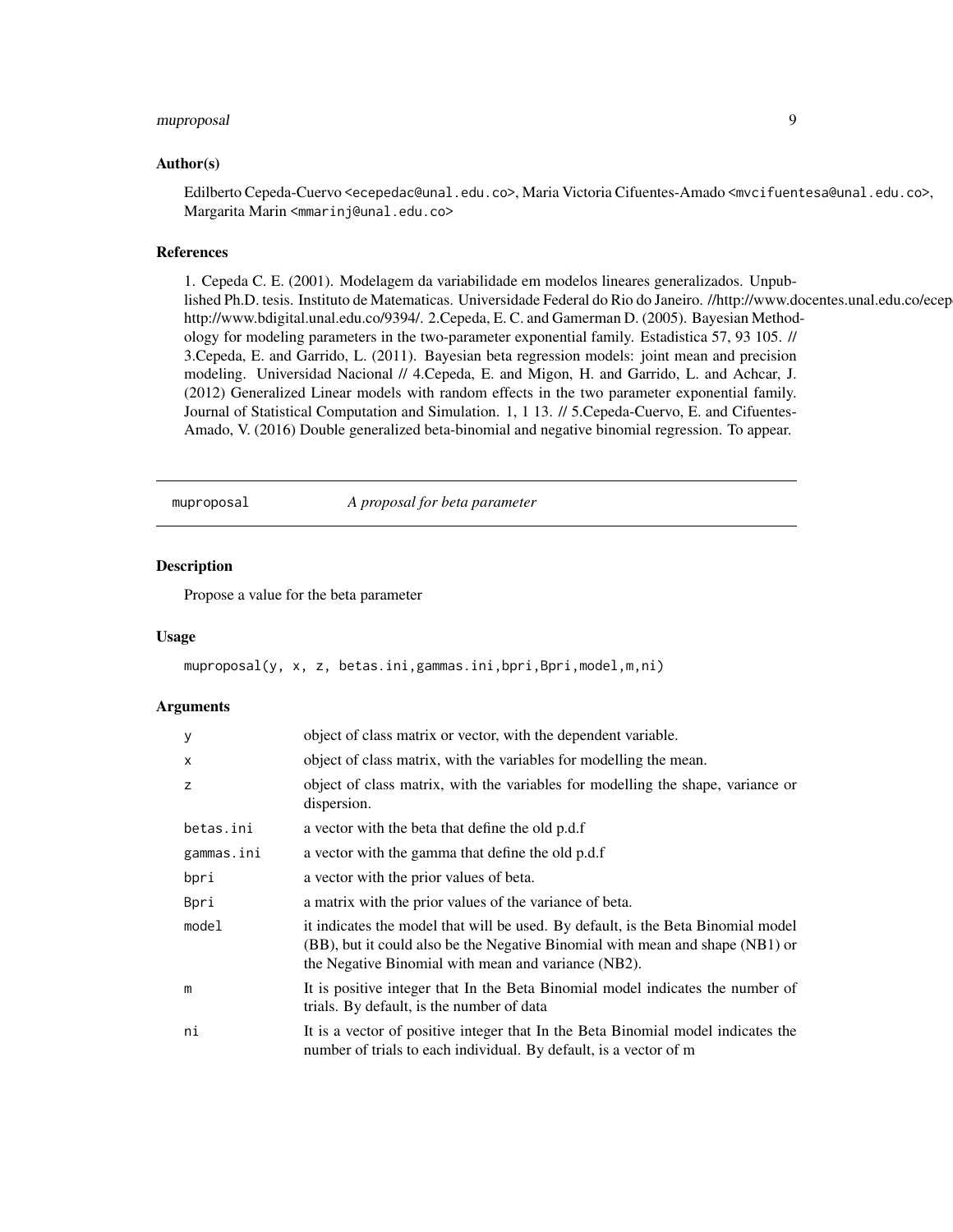## Details

Generate a proposal for the beta parameter according to the model proposed by Cepeda(2001) and Cepeda and Gamerman(2005).

### Value

value a matrix with the proposal for beta

## Author(s)

Edilberto Cepeda-Cuervo <ecepedac@unal.edu.co>, Maria Victoria Cifuentes-Amado <mvcifuentesa@unal.edu.co>, Margarita Marin <mmarinj@unal.edu.co>

## References

1. Cepeda C. E. (2001). Modelagem da variabilidade em modelos lineares generalizados. Unpublished Ph.D. tesis. Instituto de Matematicas. Universidade Federal do Rio do Janeiro. //http://www.docentes.unal.edu.co/ecep http://www.bdigital.unal.edu.co/9394/. 2.Cepeda, E. C. and Gamerman D. (2005). Bayesian Methodology for modeling parameters in the two-parameter exponential family. Estadistica 57, 93 105. // 3.Cepeda, E. and Garrido, L. (2011). Bayesian beta regression models: joint mean and precision modeling. Universidad Nacional // 4.Cepeda, E. and Migon, H. and Garrido, L. and Achcar, J. (2012) Generalized Linear models with random effects in the two parameter exponential family. Journal of Statistical Computation and Simulation. 1, 1 13. // 5.Cepeda-Cuervo, E. and Cifuentes-Amado, V. (2016) Double generalized beta-binomial and negative binomial regression. To appear.

NegBinBetaBinreg *NegBinBetaBinreg*

## Description

Function to estimate a Negative Binomial regression models with mean and shape (or variance) regression structures, and Beta Binomial regression with mean and dispersion regression structures.

## Usage

```
NegBinBetaBinreg(y,x,z,nsim,bpri,Bpri,
gpri,Gpri,burn,jump,bini,gini,model,m,ni,graph1,graph2)
```

| y    | object of class matrix or vector, with the dependent variable.                                 |
|------|------------------------------------------------------------------------------------------------|
| X    | object of class matrix, with the variables for modelling the mean.                             |
| Z    | object of class matrix, with the variables for modelling the shape, variance or<br>dispersion. |
| nsim | a number that indicate the number of iterations.                                               |
| bpri | a vector with the prior values of beta.                                                        |

<span id="page-9-0"></span>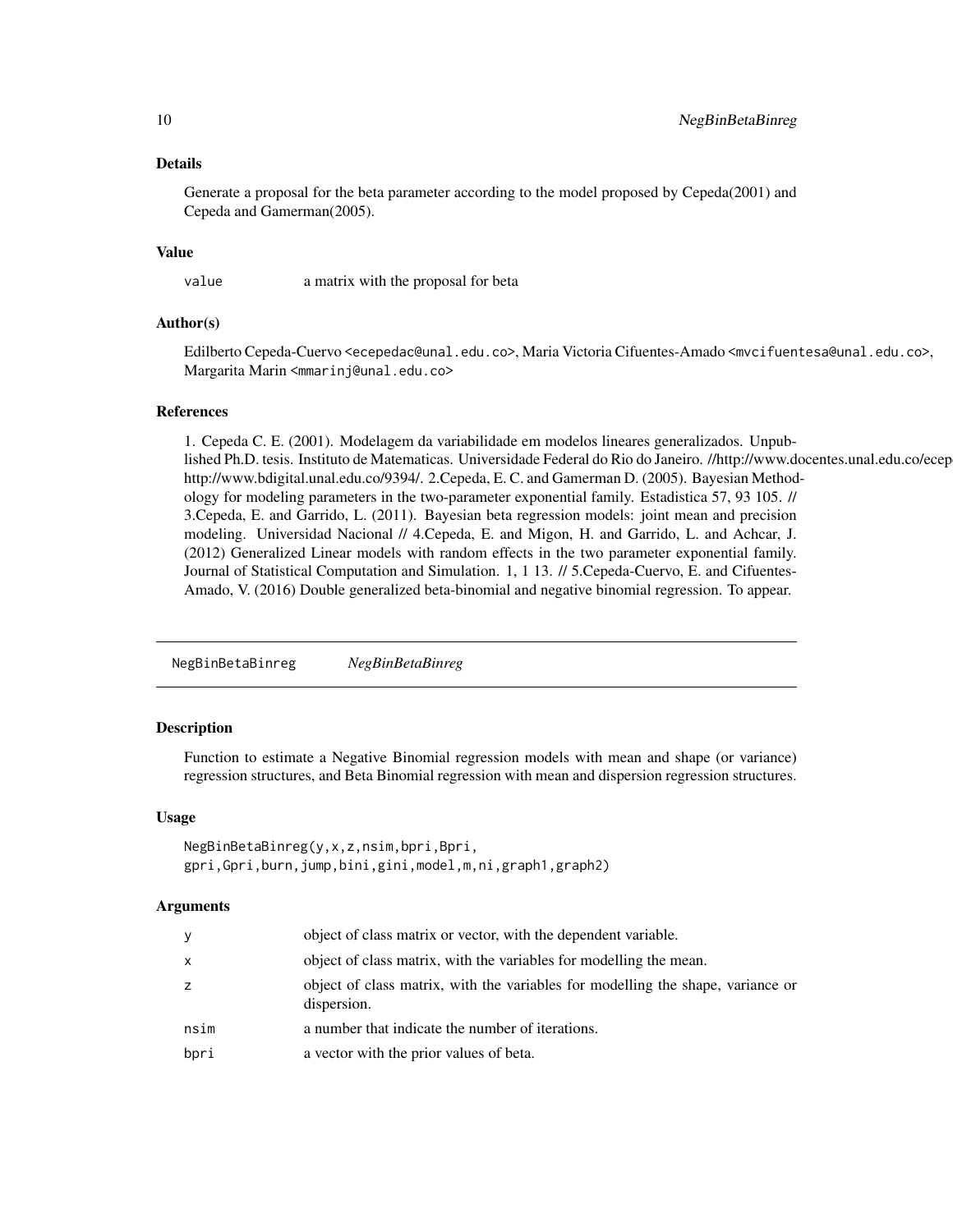| Bpri   | a matrix with the prior values of the variance of beta.                                                                                                                                                                  |
|--------|--------------------------------------------------------------------------------------------------------------------------------------------------------------------------------------------------------------------------|
| gpri   | a vector with the prior values of gamma.                                                                                                                                                                                 |
| Gpri   | a matrix with the prior values of the variance of gamma.                                                                                                                                                                 |
| burn   | a proportion that indicate the number of iterations to be burn at the beginning of<br>the chain.                                                                                                                         |
| jump   | a number that indicate the distance between samples of the autocorrelated the<br>chain, to be excluded from the final chain.                                                                                             |
| bini   | a vector with the initial values of beta.                                                                                                                                                                                |
| gini   | a vector with the initial values of gamma.                                                                                                                                                                               |
| model  | it indicates the model that will be used. By default, is the Beta Binomial model<br>(BB), but it could also be the Negative Binomial with mean and shape (NB1) or<br>the Negative Binomial with mean and variance (NB2). |
| m      | Is positive integer that In the Beta Binomial model indicates the number of trials.<br>By default, is the number of data                                                                                                 |
| ni     | Is a vector of positive integer that In the Beta Binomial model indicates the<br>number of trials to each individual. By default, is a vector of m                                                                       |
| graph1 | if it is TRUE present the graph of the chains without jump and burn.                                                                                                                                                     |
| graph2 | if it is TRUE present the graph of the chains with jump and burn.                                                                                                                                                        |

## Details

The Bayesian Negative Binomial regression allow the joint modelling of mean and shape or variance of a negative binomial distributed variable, as is proposed in Cepeda (2001), with exponential link for the mean and the shape or variance. The Bayesian Beta Binomial regression allow the joint modelling of mean and precision of a beta binomial distributed variable, as is proposed in Cepeda (2001), with logit link for the mean and exponential link for the precision.

## Value

object of class NegBinBetaBinreg with:

| coefficients     | object of class matrix with the estimated coefficients of beta and gamma.         |  |
|------------------|-----------------------------------------------------------------------------------|--|
| desv             | object of class matrix with the estimated desviations of beta and gamma.          |  |
| interv           | object of class matrix with the estimated confidence intervals of beta and gamma. |  |
| fitted.values    | object of class matrix with the fitted values of y.                               |  |
| residuals        | object of class matrix with the residuals of the regression.                      |  |
| estresiduals     | object of class matrix with the standardized residuals of the regression.         |  |
| beta.mcmc        | object of class matrix with the complete chains for beta.                         |  |
| gamma.mcmc       | object of class matrix with the complete chains for gamma.                        |  |
| beta.mcmc.short  |                                                                                   |  |
|                  | object of class matrix with the chains for beta after the burned process.         |  |
| gamma.mcmc.short |                                                                                   |  |
|                  | object of class matrix with the chains for gamma after the burned process.        |  |
| aceptbeta        | object of class integer with the acceptance rate for the beta values.             |  |
| aceptgamma       | object of class integer with the acceptance rate for the gamma values.            |  |
| call             | Call.                                                                             |  |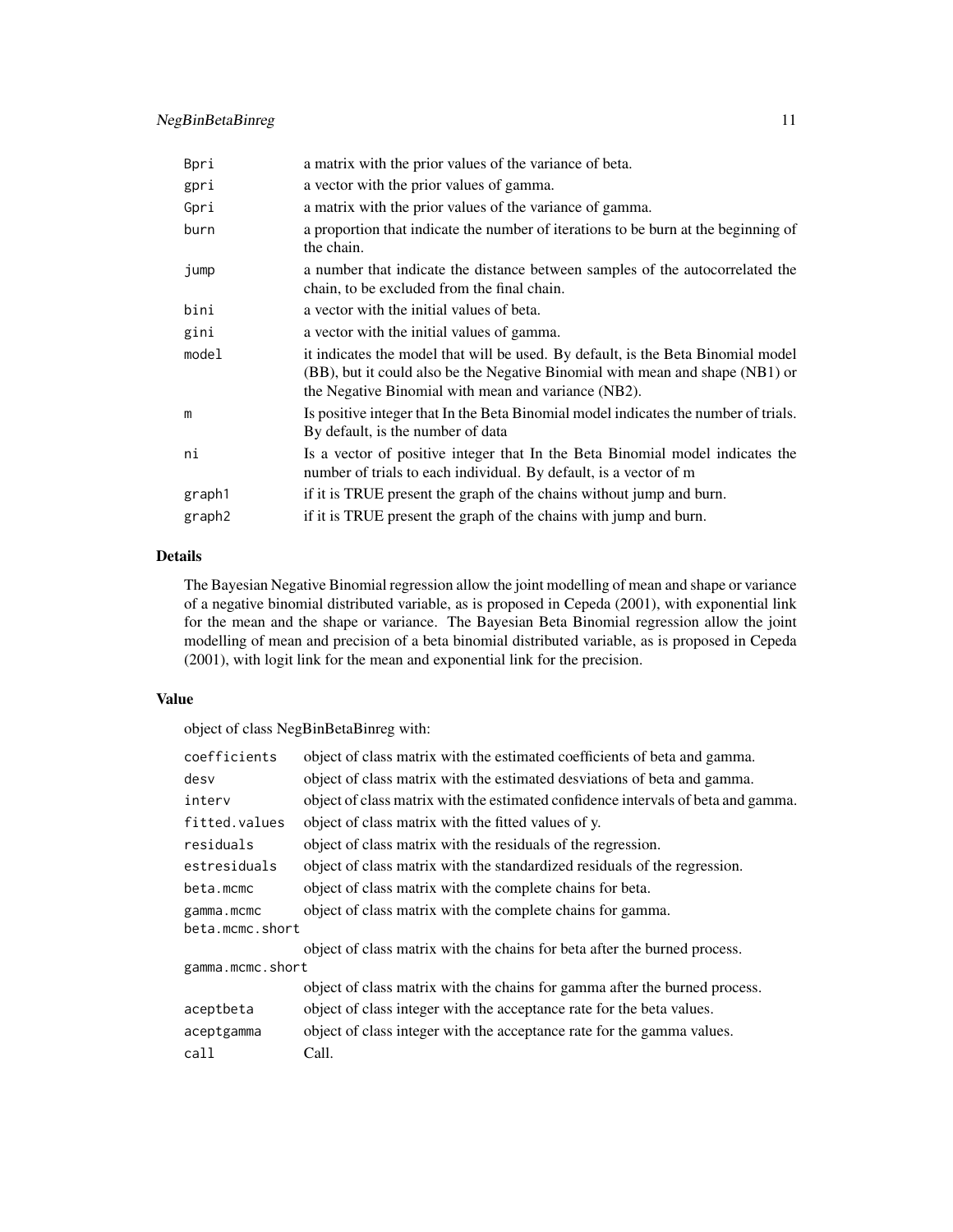## Author(s)

Edilberto Cepeda-Cuervo <ecepedac@unal.edu.co>, Maria Victoria Cifuentes-Amado <mvcifuentesa@unal.edu.co>, Margarita Marin <mmarinj@unal.edu.co>

## References

1. Cepeda C. E. (2001). Modelagem da variabilidade em modelos lineares generalizados. Unpublished Ph.D. tesis. Instituto de Matematicas. Universidade Federal do Rio do Janeiro. //http://www.docentes.unal.edu.co/ecep http://www.bdigital.unal.edu.co/9394/. 2.Cepeda, E. C. and Gamerman D. (2005). Bayesian Methodology for modeling parameters in the two-parameter exponential family. Estadistica 57, 93 105. // 3.Cepeda, E. and Garrido, L. (2011). Bayesian beta regression models: joint mean and precision modeling. Universidad Nacional // 4.Cepeda, E. and Migon, H. and Garrido, L. and Achcar, J. (2012) Generalized Linear models with random effects in the two parameter exponential family. Journal of Statistical Computation and Simulation. 1, 1 13. // 5.Cepeda-Cuervo, E. and Cifuentes-Amado, V. (2016) Double generalized beta-binomial and negative binomial regression. To appear.

## Examples

```
rm(list=ls(all=TRUE))
```

```
Y<-c(6,6,9,13,23,25,32,53,54,5,5,11,17,19,2,8,13,14,20,47,
     48,60,81,6,17,67,0,0,2,7,11,12,0,0,5,5,5,11,17,3,4,22,
     30,36,0,1,5,7,8,16,27,25,10,11,20,33,0,1,5,5,5,5,5,7,7,11,15,5,6,6,7,14
)
y \le -Y \le -Y[1:68]x0<-rep(1,times=68)
x2<-c(0,0,0,0,0,0,0,0,0,0,0,0,0,0,0,0,0,0,0,0,0,0,0,1,1,
      1,1,1,1,1,1,1,1,1,1,1,1,1,1,1,1,1,1,1,1,1,1,1,1,1,
      1,1,1,1,1,1,1,1,1,1,1,1,1,1,1,1,1,1
)
x3<-c(0,0,0,0,0,0,0,0,0,1,1,1,1,1,1,0,0,0,0,0,0,0,0,0,0,
      0,1,1,1,1,1,1,0,0,0,0,0,0,0,1,1,0,0,0,1,1,1,1,1,1,1,1,
      0,1,1,1,1,0,0,0,0,0,0,0,0,0,0,0,1
)
x < -cbind(x0, x2, x3)z0<-rep(1,times=68)
z<-cbind(z0,x2)
Bpri=diag(rep(1,3))
bpri=rep(0,3)
Gpri=diag(rep(1,2))
gpri=rep(0,2)
Bini=diag(rep(1,3))
binic(3,-1,-0.5)Gini=diag(rep(1,2))
gini=c(3,-1)
nsim = 300
```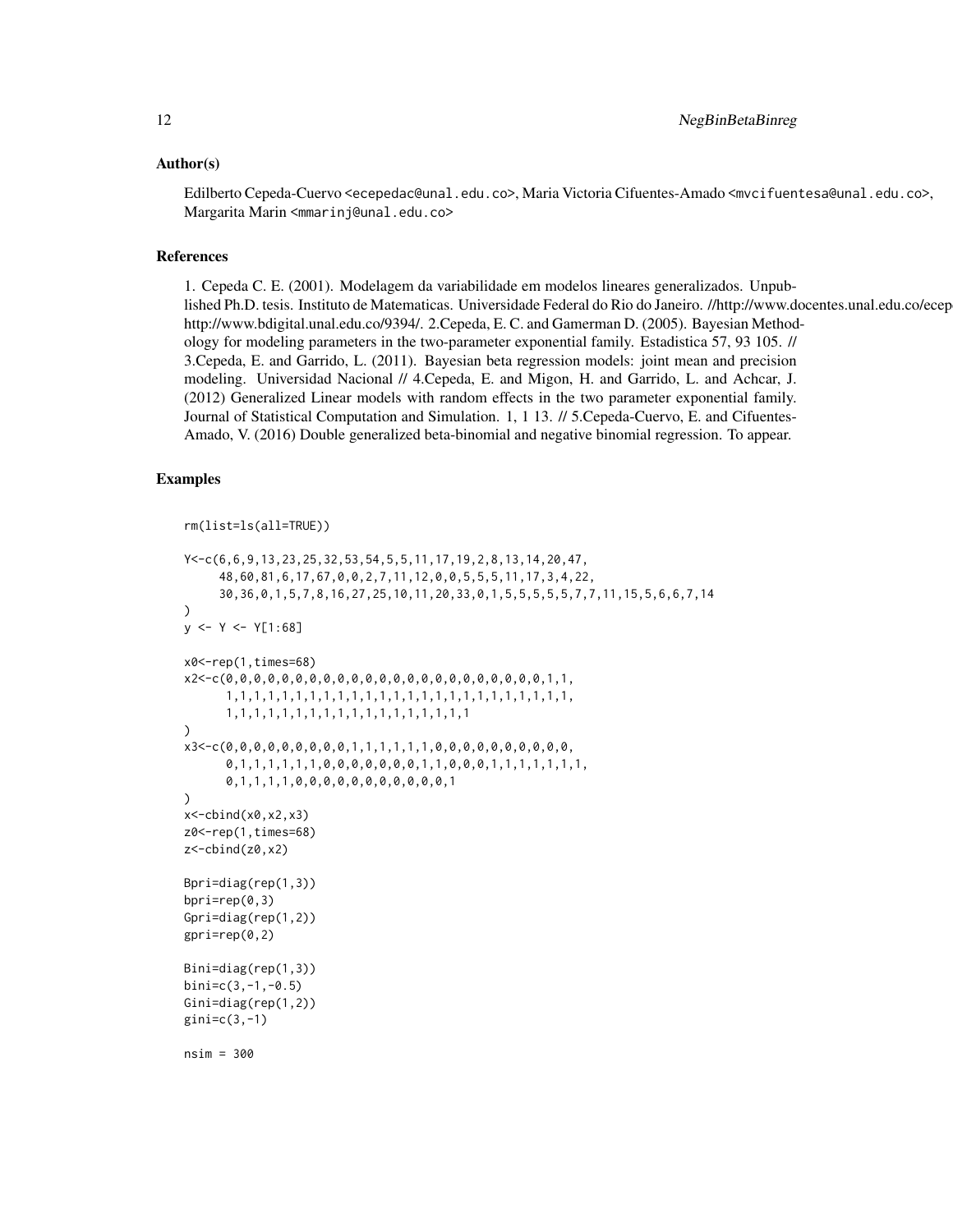## <span id="page-12-0"></span>NegBinBetaBinregEst 13

```
burn <- 0.1
jump < -5model <- "NB1"
m < -360ni <- NULL
re<- NegBinBetaBinregEst (y,x,z,nsim,bpri,
Bpri,gpri,Gpri,burn,jump,bini,gini,
model,m,ni,graph1=FALSE,graph2=FALSE)
summary(re)
```
NegBinBetaBinregEst *Negative Binomial and Beta Binomial regression*

## Description

Function to estimate a Negative Binomial regression models with mean and shape (or variance) regression structures, and Beta Binomial regression with mean and dispersion regression structures.

## Usage

```
NegBinBetaBinregEst(y,x,z,nsim,bpri,Bpri,
gpri,Gpri,burn,jump,bini,gini,model,m,ni,graph1,graph2)
```

| У     | object of class matrix or vector, with the dependent variable.                                                                                                                                                           |
|-------|--------------------------------------------------------------------------------------------------------------------------------------------------------------------------------------------------------------------------|
| X     | object of class matrix, with the variables for modelling the mean.                                                                                                                                                       |
| z     | object of class matrix, with the variables for modelling the shape, variance or<br>dispersion.                                                                                                                           |
| nsim  | a number that indicate the number of iterations.                                                                                                                                                                         |
| bpri  | a vector with the prior values of beta.                                                                                                                                                                                  |
| Bpri  | a matrix with the prior values of the variance of beta.                                                                                                                                                                  |
| gpri  | a vector with the prior values of gamma.                                                                                                                                                                                 |
| Gpri  | a matrix with the prior values of the variance of gamma.                                                                                                                                                                 |
| burn  | a proportion that indicate the number of iterations to be burn at the beginning of<br>the chain.                                                                                                                         |
| jump  | a number that indicate the distance between samples of the autocorrelated the<br>chain, to be excluded from the final chain.                                                                                             |
| bini  | a vector with the initial values of beta.                                                                                                                                                                                |
| gini  | a vector with the initial values of gamma.                                                                                                                                                                               |
| model | it indicates the model that will be used. By default, is the Beta Binomial model<br>(BB), but it could also be the Negative Binomial with mean and shape (NB1) or<br>the Negative Binomial with mean and variance (NB2). |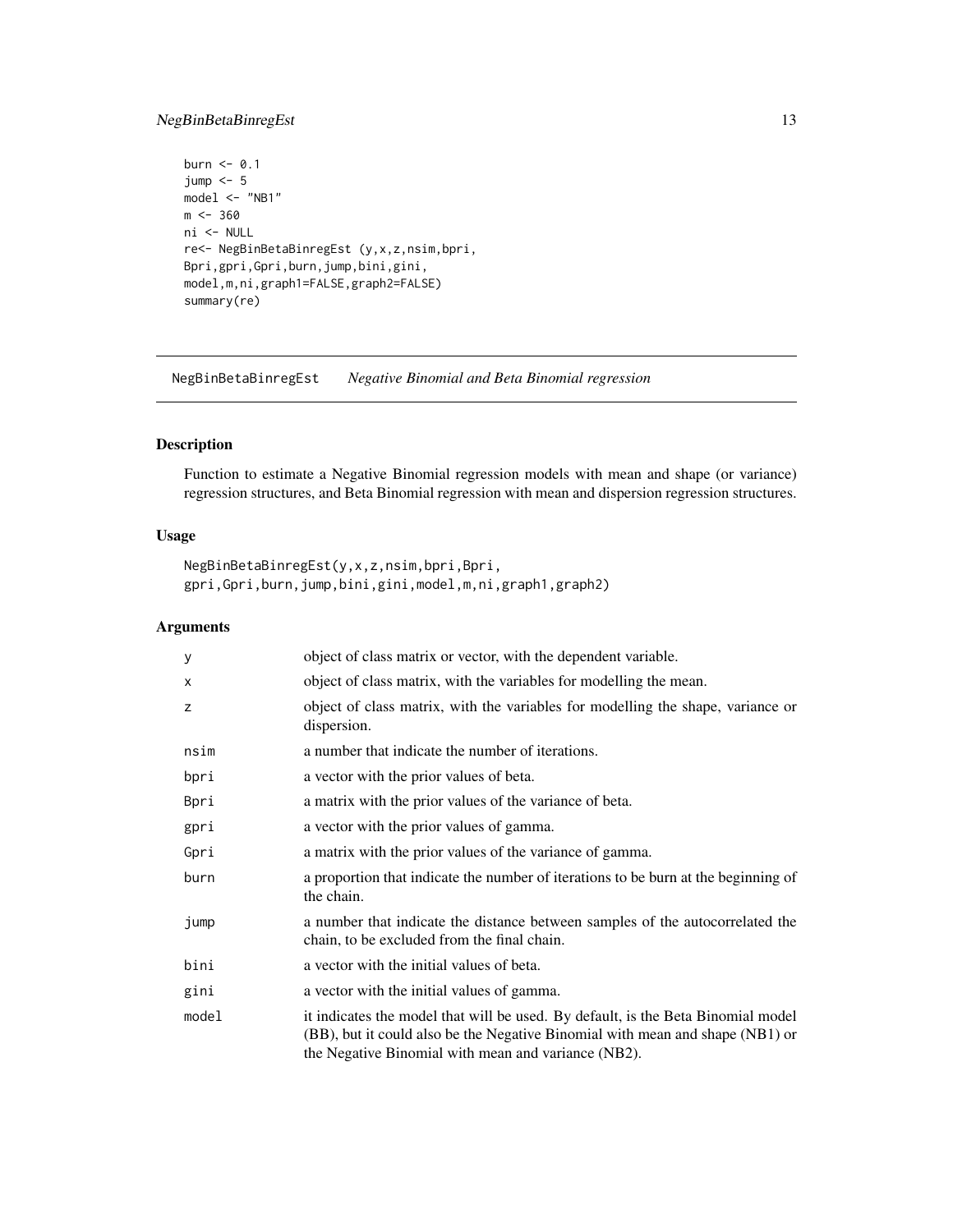| m      | Is positive integer that In the Beta Binomial model indicates the number of trials.<br>By default, is the number of data                           |
|--------|----------------------------------------------------------------------------------------------------------------------------------------------------|
| ni     | Is a vector of positive integer that In the Beta Binomial model indicates the<br>number of trials to each individual. By default, is a vector of m |
| graph1 | if it is TRUE present the graph of the chains without jump and burn.                                                                               |
| graph2 | if it is TRUE present the graph of the chains with jump and burn.                                                                                  |

## Details

The Bayesian Negative Binomial regression allow the joint modelling of mean and shape or variance of a negative binomial distributed variable, as is proposed in Cepeda (2001), with exponential link for the mean and the shape or variance. The Bayesian Beta Binomial regression allow the joint modelling of mean and precision of a beta binomial distributed variable, as is proposed in Cepeda (2001), with logit link for the mean and exponential link for the precision.

## Value

object of class bayesbetareg with the following:

| Bestimado       | object of class matrix with the estimated coefficients of beta                                 |
|-----------------|------------------------------------------------------------------------------------------------|
| Gammaest        | object of class matrix with the estimated coefficients of gamma                                |
| X               | object of class matrix, with the variables for modelling the mean                              |
| Ζ               | object of class matrix, with the variables for modelling the shape, variance or<br>dispersion. |
| DesvBeta        | object of class matrix with the estimated desviations of beta                                  |
| DesvGamma       | object of class matrix with the estimated desviations of gamma                                 |
| B               | object of class matrix with the B values of the confidence intervals for beta                  |
| G               | object of class matrix with the G values of the confidence intervals for gamma                 |
| yestimado       | object of class matrix with the fitted values of y                                             |
| residuales      | object of class matrix with the residuals of the regression                                    |
| residuales      | object of class matrix with the standardized residuals of the regression                       |
| beta.mcmc       | object of class matrix with the complete chains for beta                                       |
| gamma.mcmc      | object of class matrix with the complete chains for gamma                                      |
| beta.mcmc.auto  | object of class matrix with the chains for beta after the burned process                       |
| gamma.mcmc.auto |                                                                                                |
|                 | object of class matrix with the chains for gamma after the burned process                      |
| aceptbeta       | object of class matrix with the acceptance rate for the betas                                  |
| aceptgamma      | object of class matrix with the acceptance rate for the gammas                                 |

## Author(s)

Edilberto Cepeda-Cuervo <ecepedac@unal.edu.co>, Maria Victoria Cifuentes-Amado <mvcifuentesa@unal.edu.co>, Margarita Marin <mmarinj@unal.edu.co>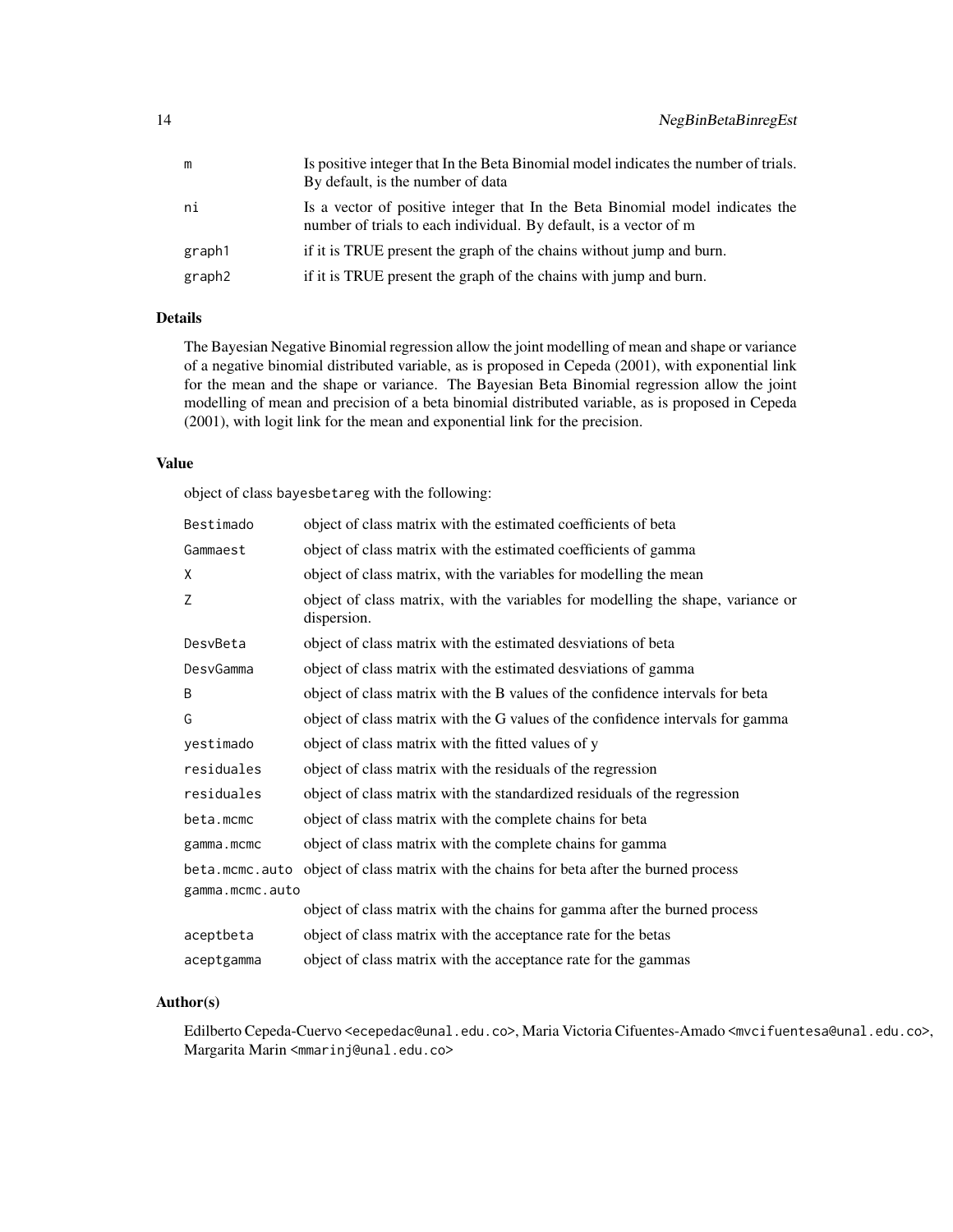## <span id="page-14-0"></span>References

1. Cepeda C. E. (2001). Modelagem da variabilidade em modelos lineares generalizados. Unpublished Ph.D. tesis. Instituto de Matematicas. Universidade Federal do Rio do Janeiro. //http://www.docentes.unal.edu.co/ecep http://www.bdigital.unal.edu.co/9394/. 2.Cepeda, E. C. and Gamerman D. (2005). Bayesian Methodology for modeling parameters in the two-parameter exponential family. Estadistica 57, 93 105. // 3.Cepeda, E. and Garrido, L. (2011). Bayesian beta regression models: joint mean and precision modeling. Universidad Nacional // 4.Cepeda, E. and Migon, H. and Garrido, L. and Achcar, J. (2012) Generalized Linear models with random effects in the two parameter exponential family. Journal of Statistical Computation and Simulation. 1, 1 13. // 5.Cepeda-Cuervo, E. and Cifuentes-Amado, V. (2016) Double generalized beta-binomial and negative binomial regression. To appear.

print.NegBinBetaBinreg

*print.NegBinBetaBinreg*

## **Description**

Print the Negative Binomial regression models with mean and shape (or variance) regression structures, and Beta Binomial regression with mean and dispersion regression structures.

## Usage

## S3 method for class 'NegBinBetaBinreg'  $print(x, \ldots)$ 

#### Arguments

| X        | object of class NegBinBetaBinreg |
|----------|----------------------------------|
| $\cdots$ | not used.                        |

## Value

print the Negative Binomial regression with mean and shape modeling and mean and variance modeling and Beta Binomial regression with mean and dispersion modeling

#### Author(s)

Edilberto Cepeda-Cuervo <ecepedac@unal.edu.co>, Maria Victoria Cifuentes-Amado <mvcifuentesa@unal.edu.co>, Margarita Marin <mmarinj@unal.edu.co>

## References

1. Cepeda C. E. (2001). Modelagem da variabilidade em modelos lineares generalizados. Unpublished Ph.D. tesis. Instituto de Matematicas. Universidade Federal do Rio do Janeiro. //http://www.docentes.unal.edu.co/ecep http://www.bdigital.unal.edu.co/9394/. 2.Cepeda, E. C. and Gamerman D. (2005). Bayesian Methodology for modeling parameters in the two-parameter exponential family. Estadistica 57, 93 105. // 3.Cepeda, E. and Garrido, L. (2011). Bayesian beta regression models: joint mean and precision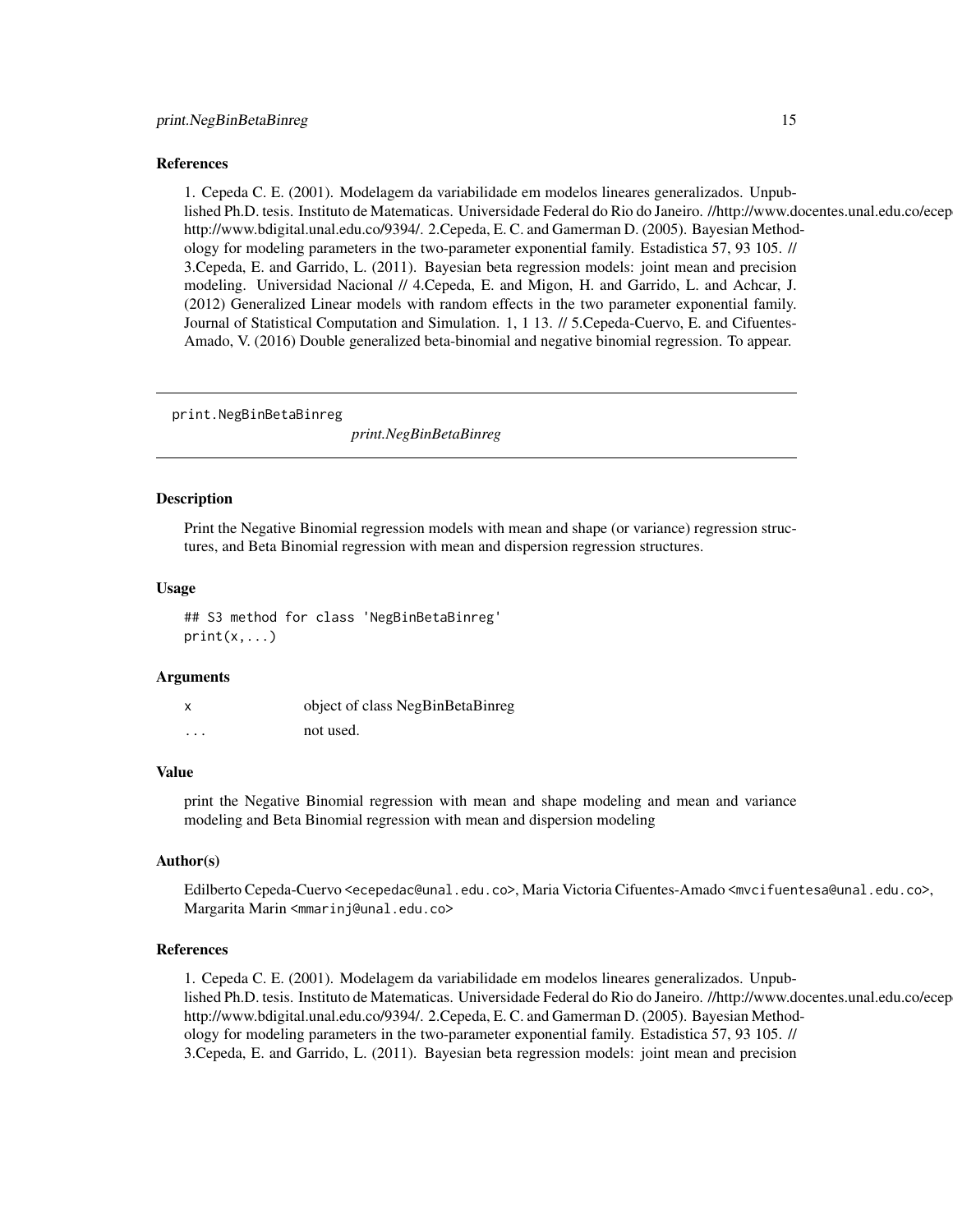<span id="page-15-0"></span>modeling. Universidad Nacional // 4.Cepeda, E. and Migon, H. and Garrido, L. and Achcar, J. (2012) Generalized Linear models with random effects in the two parameter exponential family. Journal of Statistical Computation and Simulation. 1, 1 13. // 5.Cepeda-Cuervo, E. and Cifuentes-Amado, V. (2016) Double generalized beta-binomial and negative binomial regression. To appear.

print.summary.NegBinBetaBinreg

*print the summary of the NegBinBetaBinreg*

## Description

Print the summary for a Negative Binomial regression models with mean and shape (or variance) regression structures, and Beta Binomial regression with mean and dispersion regression structures.

#### Usage

## S3 method for class 'summary.NegBinBetaBinreg'  $print(x, \ldots)$ 

#### Arguments

|          | object of class NegBinBetaBinreg |
|----------|----------------------------------|
| $\cdots$ | not used.                        |

#### Value

Print the summary for a Negative Binomial regression with mean and shape modeling and mean and variance modeling and Beta Binomial regression with mean and dispersion modeling

#### Author(s)

Edilberto Cepeda-Cuervo <ecepedac@unal.edu.co>, Maria Victoria Cifuentes-Amado <mvcifuentesa@unal.edu.co>, Margarita Marin <mmarinj@unal.edu.co>

## References

1. Cepeda C. E. (2001). Modelagem da variabilidade em modelos lineares generalizados. Unpublished Ph.D. tesis. Instituto de Matematicas. Universidade Federal do Rio do Janeiro. //http://www.docentes.unal.edu.co/ecep http://www.bdigital.unal.edu.co/9394/. 2.Cepeda, E. C. and Gamerman D. (2005). Bayesian Methodology for modeling parameters in the two-parameter exponential family. Estadistica 57, 93 105. // 3.Cepeda, E. and Garrido, L. (2011). Bayesian beta regression models: joint mean and precision modeling. Universidad Nacional // 4.Cepeda, E. and Migon, H. and Garrido, L. and Achcar, J. (2012) Generalized Linear models with random effects in the two parameter exponential family. Journal of Statistical Computation and Simulation. 1, 1 13. // 5.Cepeda-Cuervo, E. and Cifuentes-Amado, V. (2016) Double generalized beta-binomial and negative binomial regression. To appear.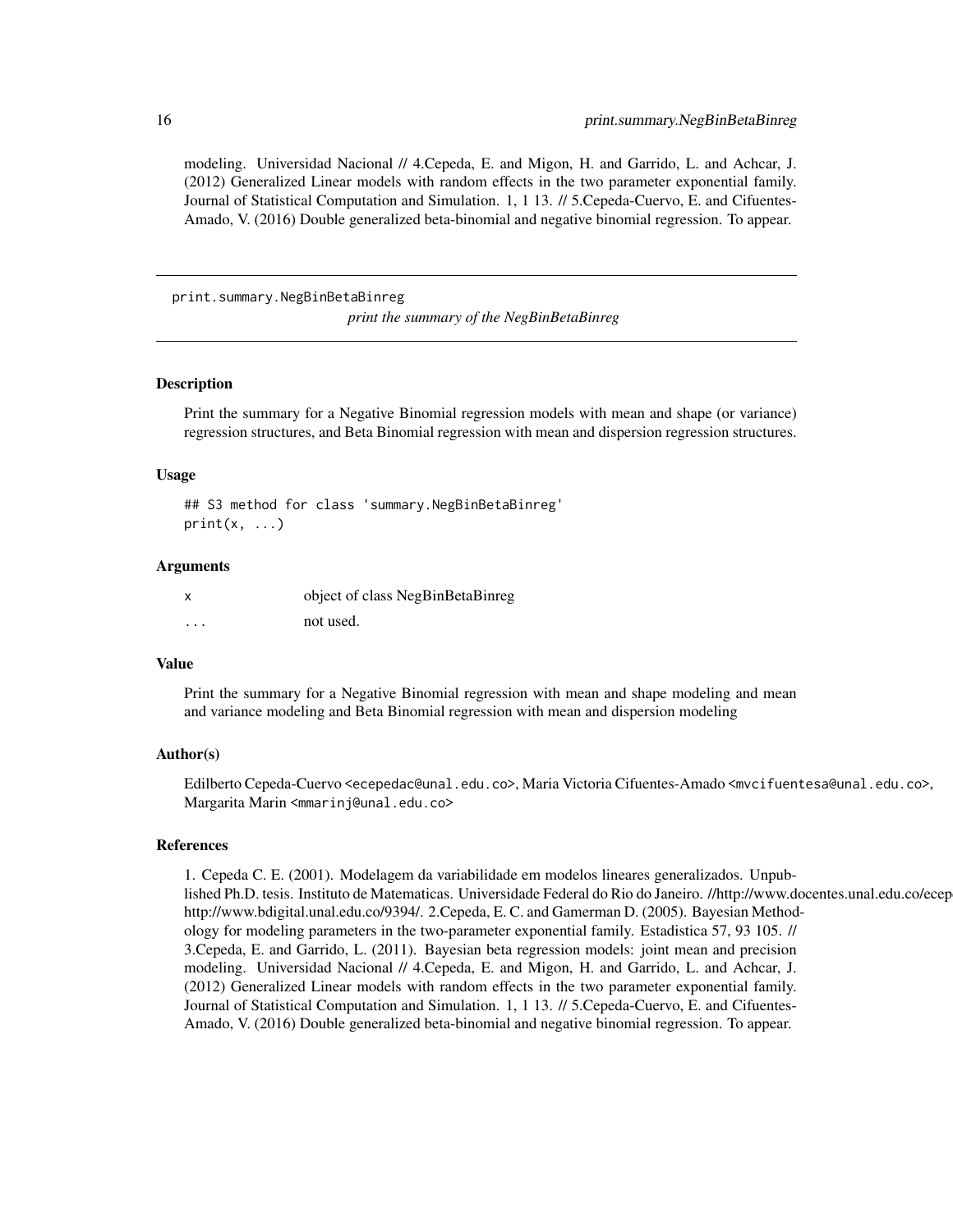<span id="page-16-0"></span>summary.NegBinBetaBinreg

*summary.NegBinBetaBinreg*

## Description

Print the Negative Binomial regression models with mean and shape (or variance) regression structures, and Beta Binomial regression with mean and dispersion regression structures.

## Usage

## S3 method for class 'NegBinBetaBinreg' summary(object, ...)

## Arguments

| object            | an object of class NegBinBetaBinreg |
|-------------------|-------------------------------------|
| $\cdot\cdot\cdot$ | not used.                           |

## Value

| cal l        | Call         |
|--------------|--------------|
| coefficients | Coefficients |
| ATC.         | AIC          |
| BTC.         | <b>BIC</b>   |

#### Author(s)

Edilberto Cepeda-Cuervo <ecepedac@unal.edu.co>, Maria Victoria Cifuentes-Amado <mvcifuentesa@unal.edu.co>, Margarita Marin <mmarinj@unal.edu.co>

## References

1. Cepeda C. E. (2001). Modelagem da variabilidade em modelos lineares generalizados. Unpublished Ph.D. tesis. Instituto de Matematicas. Universidade Federal do Rio do Janeiro. //http://www.docentes.unal.edu.co/ecep http://www.bdigital.unal.edu.co/9394/. 2.Cepeda, E. C. and Gamerman D. (2005). Bayesian Methodology for modeling parameters in the two-parameter exponential family. Estadistica 57, 93 105. // 3.Cepeda, E. and Garrido, L. (2011). Bayesian beta regression models: joint mean and precision modeling. Universidad Nacional // 4.Cepeda, E. and Migon, H. and Garrido, L. and Achcar, J. (2012) Generalized Linear models with random effects in the two parameter exponential family. Journal of Statistical Computation and Simulation. 1, 1 13. // 5.Cepeda-Cuervo, E. and Cifuentes-Amado, V. (2016) Double generalized beta-binomial and negative binomial regression. To appear.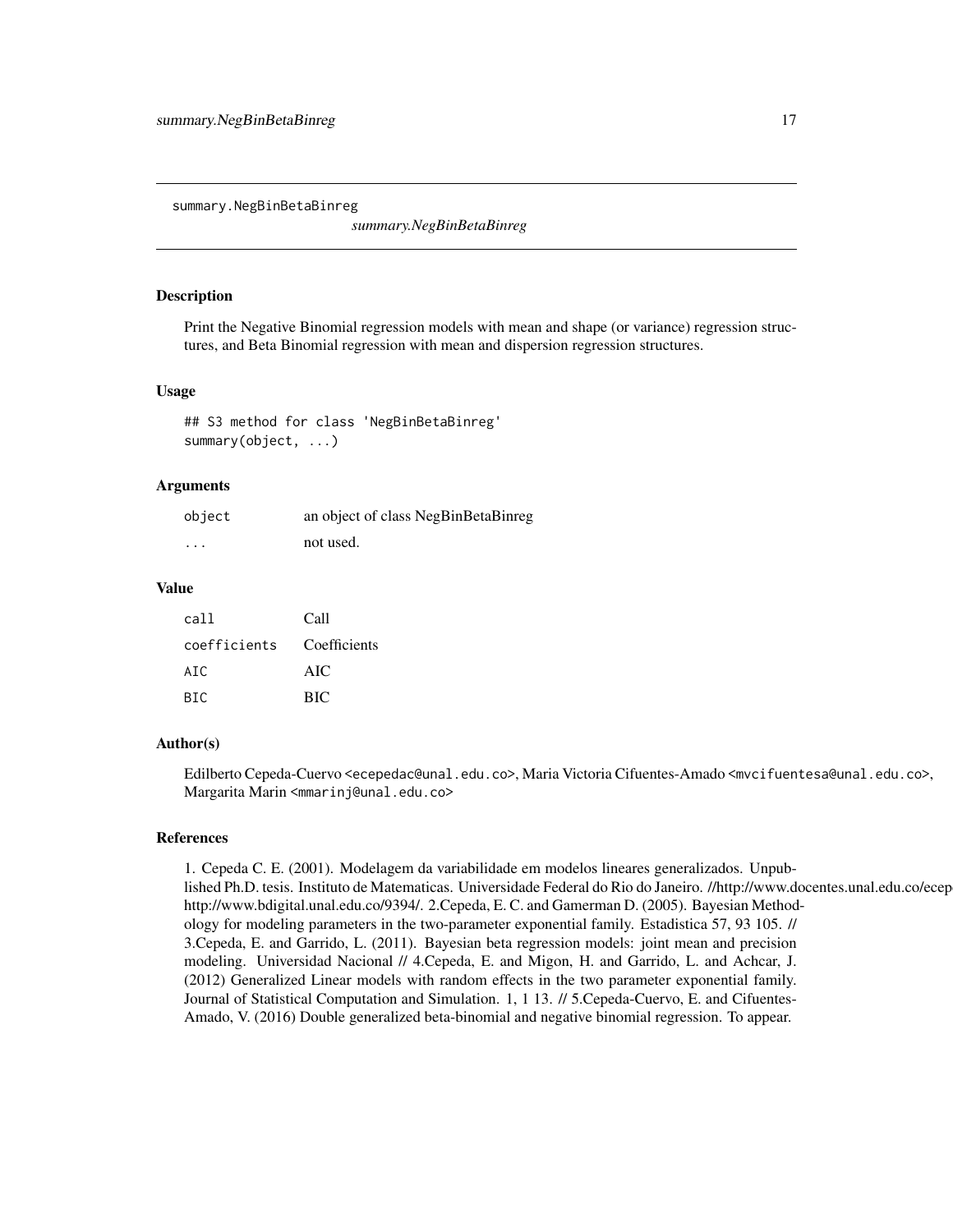<span id="page-17-0"></span>

## Description

calculate the likelihood value for the Negative Binomial regression models with mean and shape (or variance) regression structures, and Beta Binomial regression with mean and dispersion regression structures.

## Usage

veros(y,x,z,betas,gammas,model,m)

## Arguments

| <b>y</b>     | object of class matrix, with the dependent variable                                                                                                                                                                      |
|--------------|--------------------------------------------------------------------------------------------------------------------------------------------------------------------------------------------------------------------------|
| $\mathsf{x}$ | object of class matrix, with the variables for modelling the mean                                                                                                                                                        |
| z            | object of class matrix, with the variables for modelling the variance                                                                                                                                                    |
| betas        | a vector with the previous proposal beta parameters                                                                                                                                                                      |
| gammas       | a vector with the previous proposal gamma parameters                                                                                                                                                                     |
| model        | it indicates the model that will be used. By default, is the Beta Binomial model<br>(BB), but it could also be the Negative Binomial with mean and shape (NB1) or<br>the Negative Binomial with mean and variance (NB2). |
| m            | It is positive integer that In the Beta Binomial model indicates the number of<br>trials. By default, is the number of data                                                                                              |

#### Details

calculate the likelihood value for the Negative Binomial regression with mean and shape modeling and mean and variance modeling and Beta Binomial regression with mean and dispersion modeling.

## Value

value a integer with the likelihood

## Author(s)

Edilberto Cepeda-Cuervo <ecepedac@unal.edu.co>, Maria Victoria Cifuentes-Amado <mvcifuentesa@unal.edu.co>, Margarita Marin <mmarinj@unal.edu.co>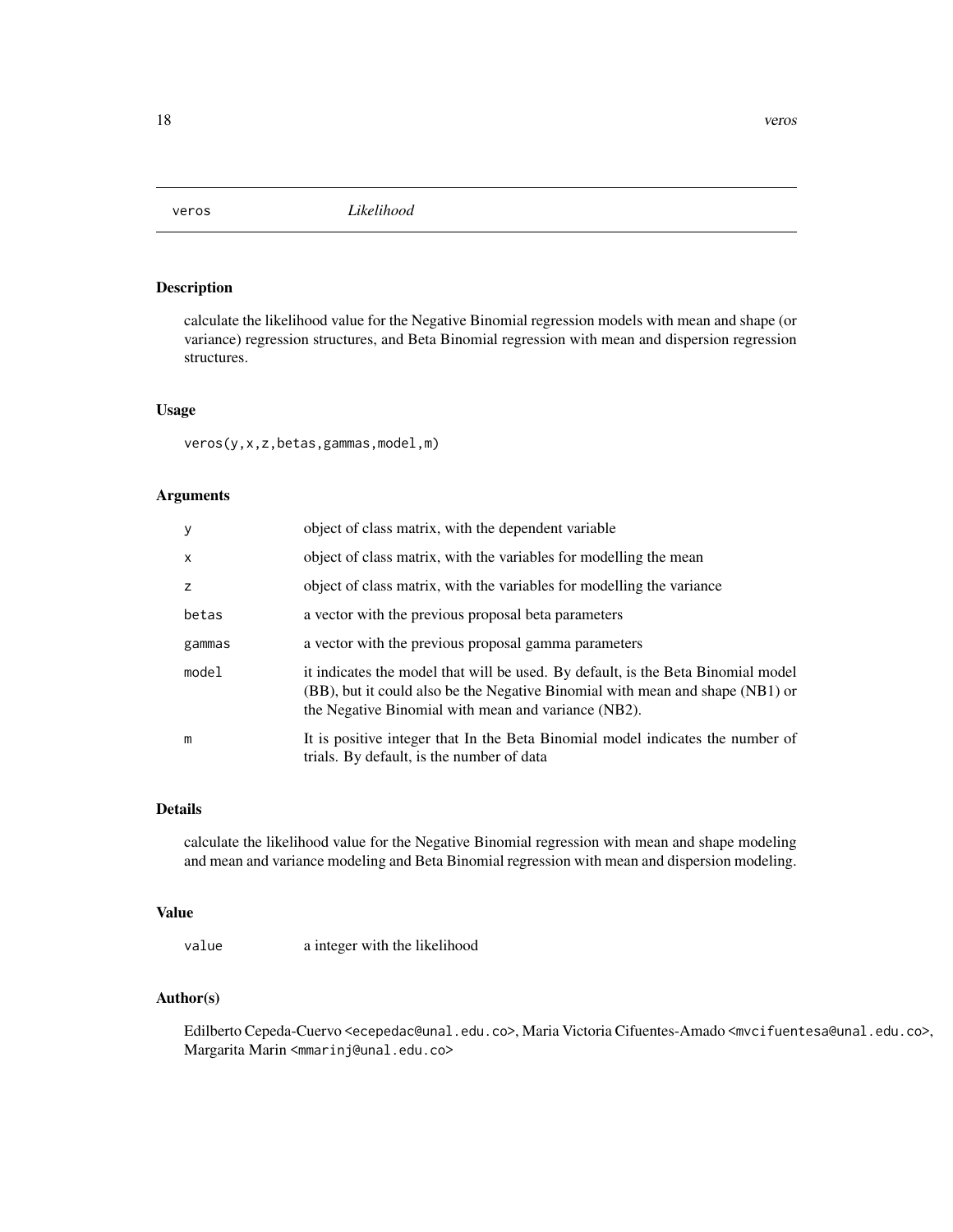#### veros 19

## References

1. Cepeda C. E. (2001). Modelagem da variabilidade em modelos lineares generalizados. Unpublished Ph.D. tesis. Instituto de Matematicas. Universidade Federal do Rio do Janeiro. //http://www.docentes.unal.edu.co/ecep http://www.bdigital.unal.edu.co/9394/. 2.Cepeda, E. C. and Gamerman D. (2005). Bayesian Methodology for modeling parameters in the two-parameter exponential family. Estadistica 57, 93 105. // 3.Cepeda, E. and Garrido, L. (2011). Bayesian beta regression models: joint mean and precision modeling. Universidad Nacional // 4.Cepeda, E. and Migon, H. and Garrido, L. and Achcar, J. (2012) Generalized Linear models with random effects in the two parameter exponential family. Journal of Statistical Computation and Simulation. 1, 1 13. // 5.Cepeda-Cuervo, E. and Cifuentes-Amado, V. (2016) Double generalized beta-binomial and negative binomial regression. To appear.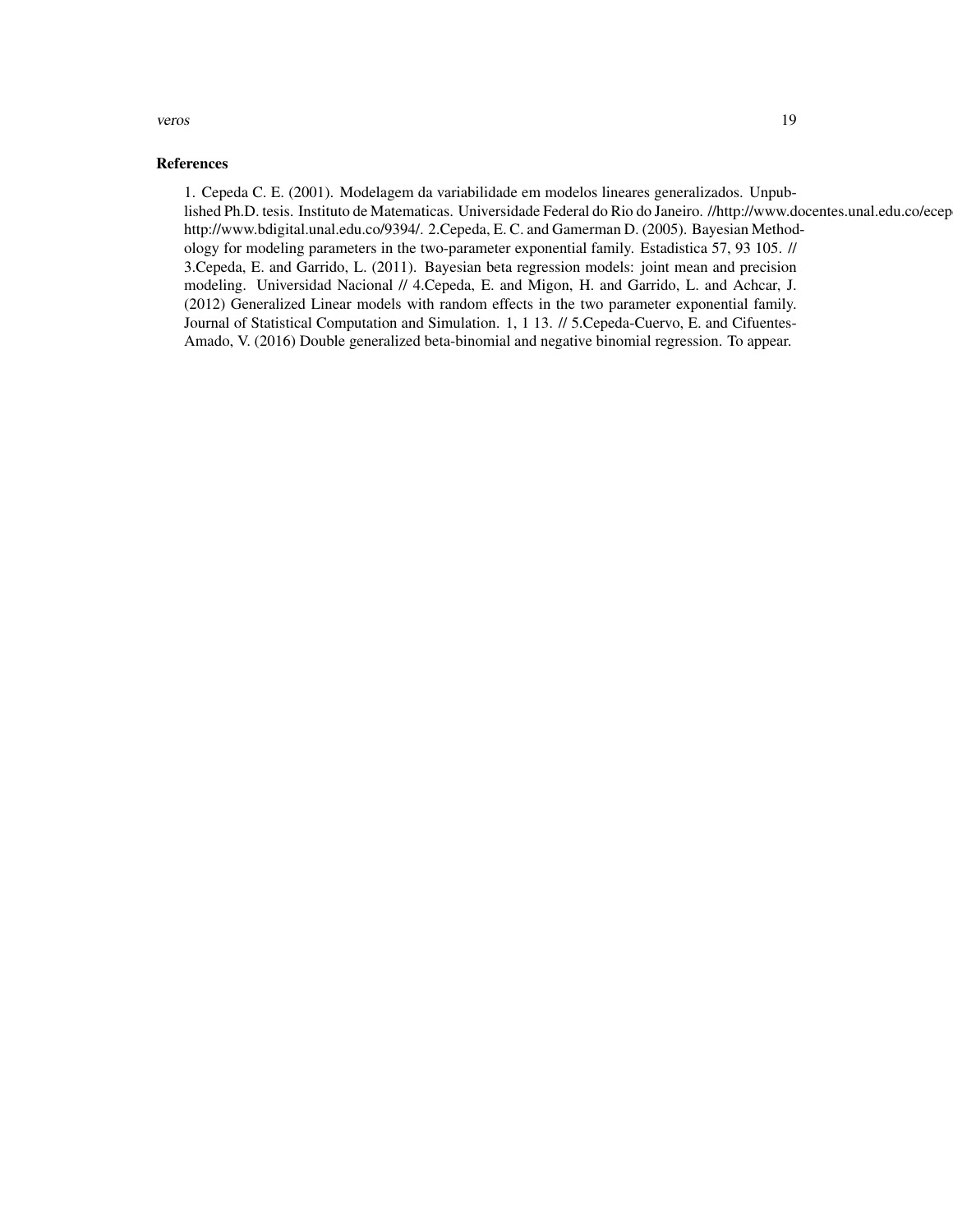## <span id="page-19-0"></span>**Index**

∗Topic Bayesian criteria, [2](#page-1-0) dpostb, [3](#page-2-0) dpostg, [4](#page-3-0) gammakernel, [5](#page-4-0) gammaproposal, [6](#page-5-0) mukernel, [8](#page-7-0) muproposal, [9](#page-8-0) NegBinBetaBinreg, [10](#page-9-0) NegBinBetaBinregEst, [13](#page-12-0) print.NegBinBetaBinreg, [15](#page-14-0) print.summary.NegBinBetaBinreg, [16](#page-15-0) summary.NegBinBetaBinreg, [17](#page-16-0) veros, [18](#page-17-0) ∗Topic Beta Binomial criteria, [2](#page-1-0) dpostb, [3](#page-2-0) dpostg, [4](#page-3-0) gammakernel, [5](#page-4-0) gammaproposal, [6](#page-5-0) mukernel, [8](#page-7-0) muproposal, [9](#page-8-0) NegBinBetaBinreg, [10](#page-9-0) NegBinBetaBinregEst, [13](#page-12-0) print.NegBinBetaBinreg, [15](#page-14-0) print.summary.NegBinBetaBinreg, [16](#page-15-0) summary.NegBinBetaBinreg, [17](#page-16-0) veros, [18](#page-17-0) ∗Topic Meancovariance modelling criteria, [2](#page-1-0) dpostb, [3](#page-2-0) dpostg, [4](#page-3-0) gammakernel, [5](#page-4-0) gammaproposal, [6](#page-5-0) mukernel, [8](#page-7-0) muproposal, [9](#page-8-0) NegBinBetaBinreg, [10](#page-9-0) NegBinBetaBinregEst, [13](#page-12-0) print.NegBinBetaBinreg, [15](#page-14-0)

print.summary.NegBinBetaBinreg, [16](#page-15-0) summary.NegBinBetaBinreg, [17](#page-16-0) veros, [18](#page-17-0) ∗Topic Metropolis Hastings criteria, [2](#page-1-0) dpostb, [3](#page-2-0) dpostg, [4](#page-3-0) gammakernel, [5](#page-4-0) gammaproposal, [6](#page-5-0) mukernel, [8](#page-7-0) muproposal, [9](#page-8-0) NegBinBetaBinreg, [10](#page-9-0) NegBinBetaBinregEst, [13](#page-12-0) print.NegBinBetaBinreg, [15](#page-14-0) print.summary.NegBinBetaBinreg, [16](#page-15-0) summary.NegBinBetaBinreg, [17](#page-16-0) veros, [18](#page-17-0) ∗Topic Negative Binomial criteria, [2](#page-1-0) dpostb, [3](#page-2-0) dpostg, [4](#page-3-0) gammakernel, [5](#page-4-0) gammaproposal, [6](#page-5-0) mukernel, [8](#page-7-0) muproposal, [9](#page-8-0) NegBinBetaBinreg, [10](#page-9-0) NegBinBetaBinregEst, [13](#page-12-0) print.NegBinBetaBinreg, [15](#page-14-0) print.summary.NegBinBetaBinreg, [16](#page-15-0) summary.NegBinBetaBinreg, [17](#page-16-0) veros, [18](#page-17-0) ∗Topic package NegBinBetaBinreg-package, [2](#page-1-0) criteria, [2](#page-1-0) dpostb, [3](#page-2-0) dpostg, [4](#page-3-0) gammakernel, [5](#page-4-0)